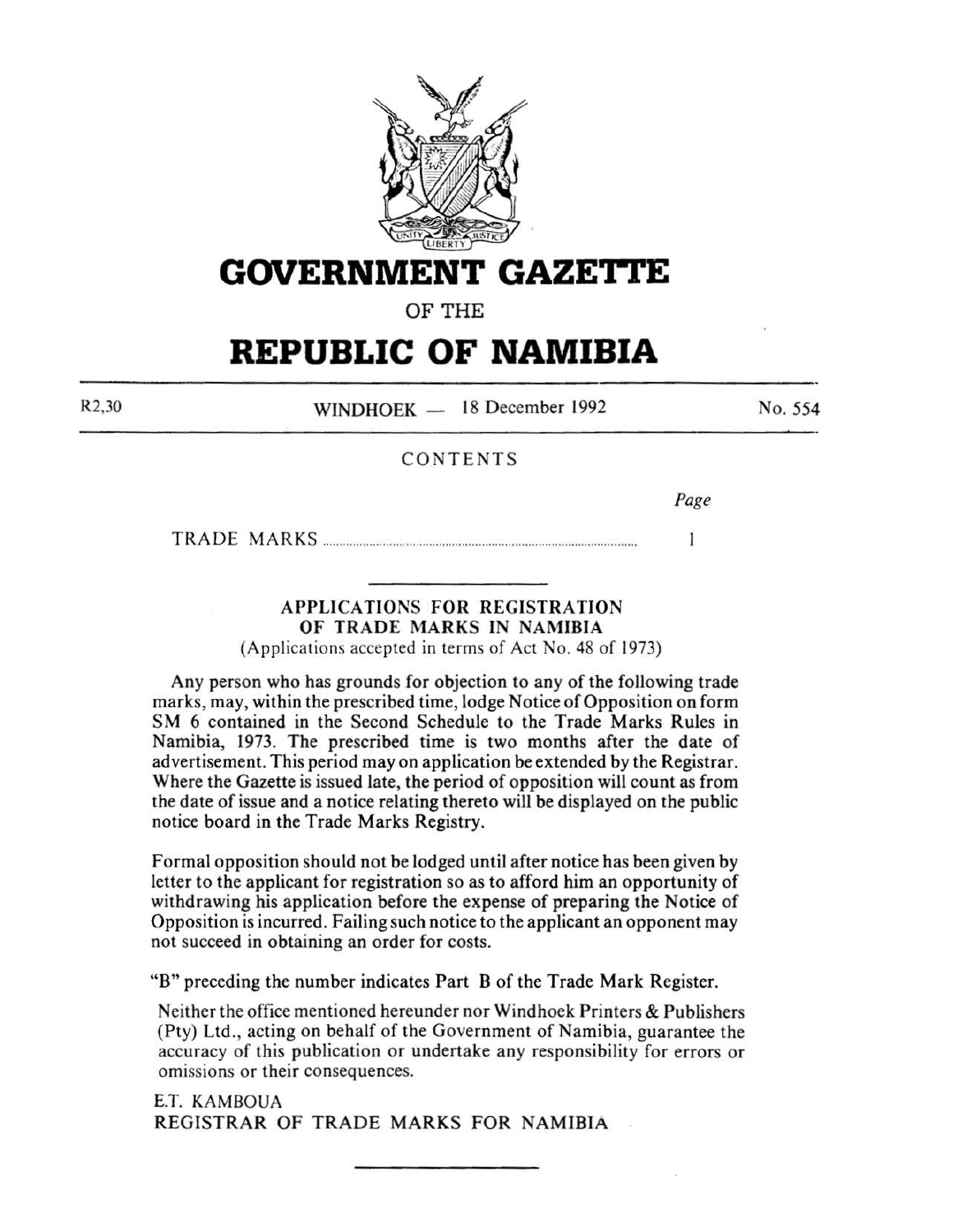89/1727 in Class 3: Bleaching preparations and other substances for laundry use; cleaning, polishing, scouring and abrasive preparations; soaps, perfumery, essential oils, cosmetics, hair lotions; dentifrices; in the name of RESTAN LABO-RATORIES, a Division of TWINS PHARMACEUTICALS (PROPRIE-TARY) LIMITED, a South African company — of 295 Kent Avenue, Ferndale, Randburg, Transvaal, Republic of South Africa.

Address for Service: ADAMS & ADAMS, 5th Floor, C.D.M. Centre, Independence Avenue/Bülow Street, Windhoek.

FILED: 3 NOVEMBER 1989

#### LINGALONGA

Associated with 89/1728

89/1728 in Class 5: Pharmaceutical, veterinary and sanitary substances; infants' and invalids' foods; plasters, material for bandaging; material for stopping teeth, dental wax; disinfectants (for human use); in the name of RESTAN LABORA-TORIES, a Division of TWINS PHARMACEUTICALS (PROPRIETARY) LIMITED, a South African company — of 295 Kent Avenue, Ferndale, Randburg, Transvaal, Republic of South Africa.

Address for Service: ADAMS & ADAMS, 5th Floor, C.D.M. Centre, Independence Avenue/Bülow Street, Windhoek.

FILED: 3 NOVEMBER 1989

#### LINGALONGA

Associated with 89/1727

89/1734 in Class 5: Pharmaceutical, veterinary and sanitary substances; infants' and invalids' foods; plasters, material for bandaging; material for stopping teeth, dental wax; disinfectants (for human use); in the name of RESTAN LABORA-TORIES, a Division of TWINS PHARMACEUTICALS (PROPRIETARY) LIMITED, a South African company — of 295 Kent Avenue, Ferndale, Randburg, Transvaal, Republic of South Africa.

Address for Service: ADAMS & ADAMS, 5th Floor, C.D.M. Centre, Independence Avenue/Bülow Street, Windhoek.

FILED: 3 NOVEMBER 1989

#### MEDI-KEEL A

Registration of this trade mark shall give no right to the exclusive use of the letter A apart from the mark.

Associated with 89/1735

 $\overline{\phantom{a}}$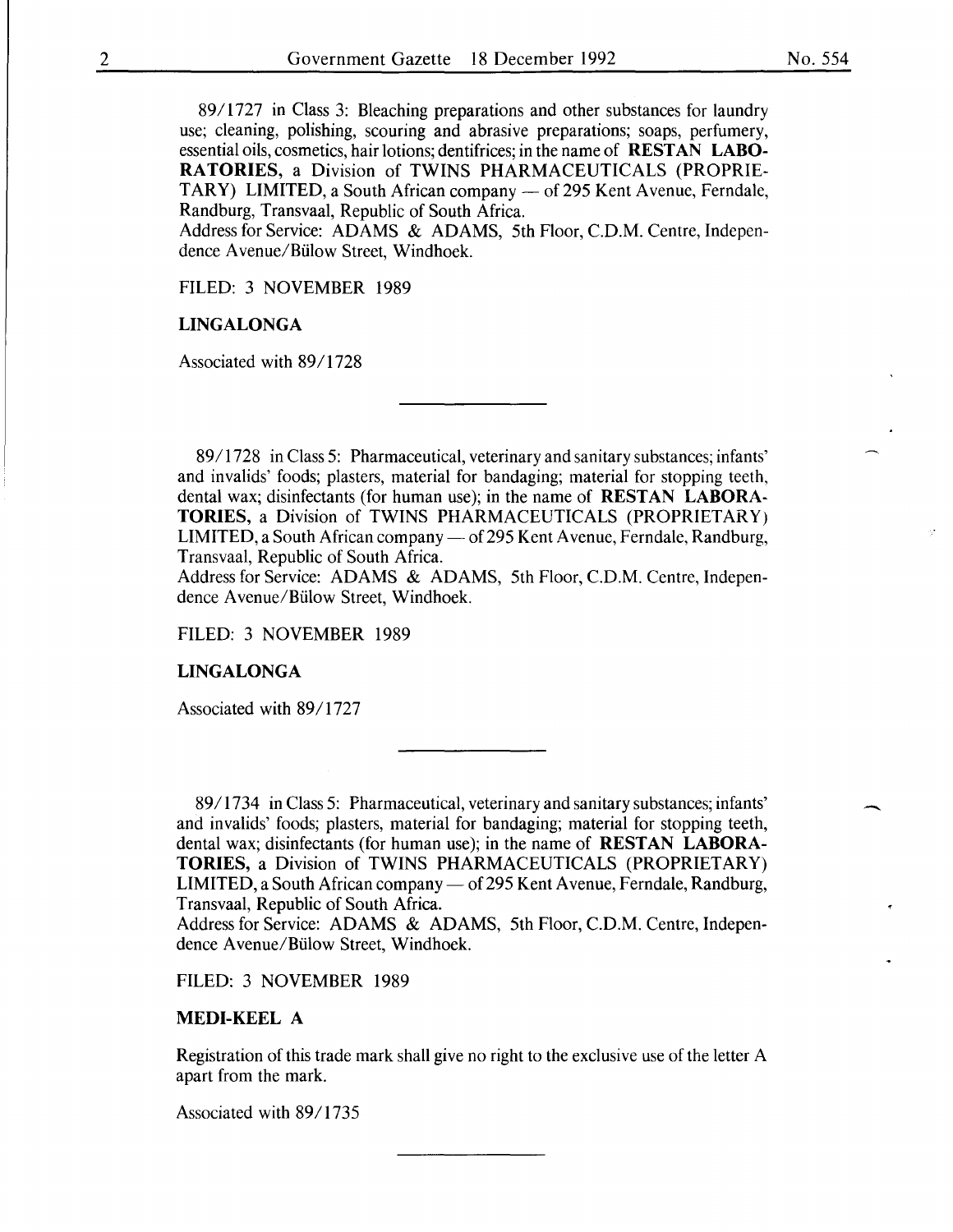90/0039 in Class 5: Pharmaceutical, veterinary and sanitary substances; infants' and invalids' foods; plasters, material for bandaging; material for stopping teeth, dental wax, disinfectants (for human use); in the name of **ARCANA (PRO-PRIETARY) LIMITED,** a South African Company, Manufacturers and Merchants - of Fedlife Park, 11 Tonetti Street, Midrand, Transvaal, Republic of South Africa.

Address for Service: ADAMS & ADAMS, 5th Floor, C.D.M. Centre, Independence Avenue/Bülow Street, Windhoek.

FILED: 19 JANUARY 1990

#### **ARCANAPRIM**

Associated with 90/0040 and 90/0095

90/0087 in Class 5: Pharmaceutical and sanitary preparations and substances; plasters, materials for dressing; in the name of **BOEHRINGER INGEL-HEIM KG** — a Kommanditgesellschaft organised and existing under the laws of the Federal Republic of Germany of D-6507 Ingelheim am Rhein, Federal Republic of Germany.

Address for Service: ADAMS & ADAMS, 5th Floor, C.D.M. Centre, Independence Avenue/Bülow Street, Windhoek.

FILED: 26 JANUARY 1990

**VIGEAL** 

90/0101 in Class 42: Planning, design, advisory, counselling, research, retail, wholesale, selection, mail order and merchandising services in the name of **BERNCO LABORATORY CONSTRUCTION (PROPRIETARY) LIMI-TED,** a South African Company of 46 Kindon Road, Robertsham, Johannesburg, Transvaal, Republic of South Africa.

Address for Service: ADAMS & ADAMS, 5th Floor, C.D.M. Centre, Independence Avenue/Bülow Street, Windhoek.

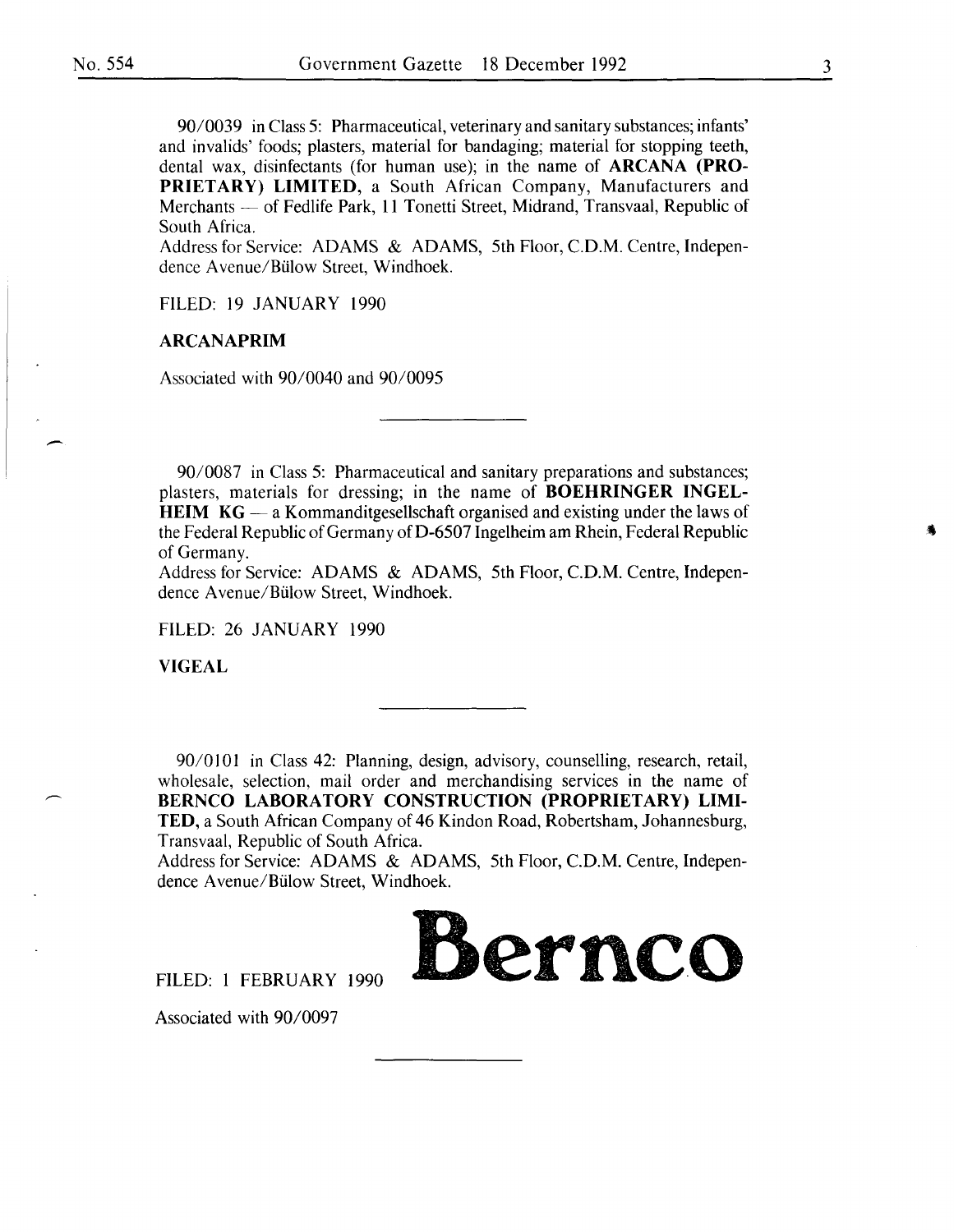90/0198 in Class 13: Firearms, ammunition and projectiles; explosive substances; fireworks; in the name of **AECI LIMITED** — a South African company of 16th Floor, Office Tower, Carlton Centre, Commissioner Street, Johannesburg, Transvaal, Republic of South Africa.

Address for Service: ADAMS & ADAMS, 5th Floor, C.D.M. Centre, Independence A venue/Biilow Street, Windhoek.

FILED: 21 FEBRUARY 1990

#### **EXEL**

Applicants admit that registration of this trade mark shall not debar other persons from the *bona fide* descriptive use, in the ordinary course of trade of the word EXCELLENT.

Section  $24(1)(b)$  Application.

*9010200* in Class 5: Medicinal and pharmaceutical preparations; in the name of **AMERICAN HOME PRODUCTS CORPORATION,** a corporation organised and existing under the laws of the State of Delaware — of 685 Third Avenue, New Yorf City, New York State, United States of America. Address for Service: ADAMS & ADAMS, 5th Floor, C.D.M. Centre, Independence Avenue/Biilow Street, Windhoek.

FILED: 22 FEBRUARY 1990

#### **INFRARUB**

Section 24(1)(b) Application.

Applicants undertake that the trade mark will be used only upon, or in relation to preparations which can be applied by rubbing.

90/0256 in Class 5: Herbicides, fungicides, insecticides, and other preparations for killing weeds and destroying vermin; disinfectants and sanitary substances (not for human use); veterinary preparations and substances; in the name of **MONSAN-TO COMPANY** — a corporation organised under the laws of the State of Delaware Manufacturers and Merchants — of 800 N. Lindbergh Boulevard, St. Louis, Missouri 63167, United States of America.

Address for Service: ADAMS & ADAMS, 5th Floor, C.D.M. Centre, Independence A venue/Biilow Street, Windhoek.

FILED: 8 MARCH 1992

#### **DIMENSION**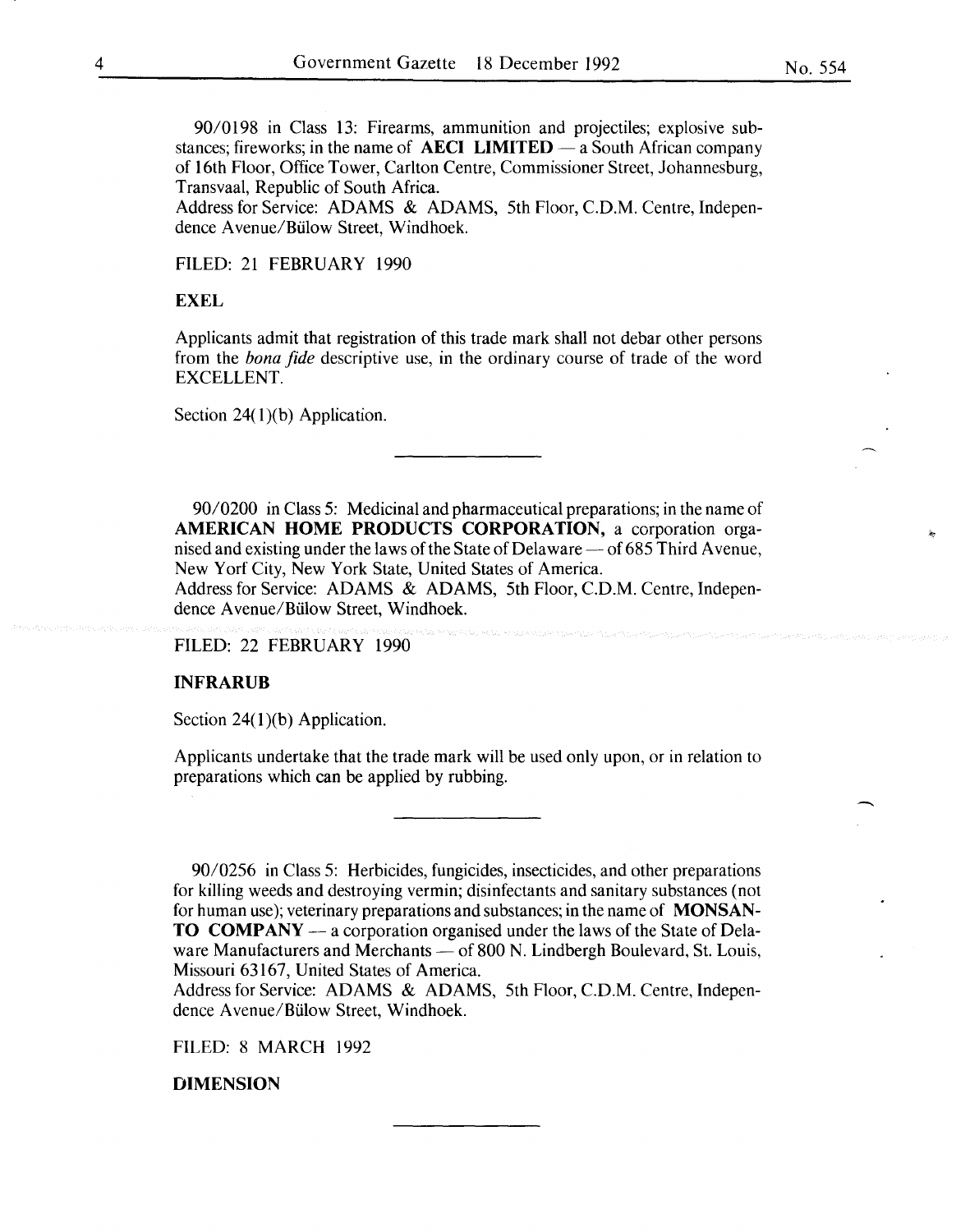90/0270 in Class 2: Paints, varnishes, lacquers; preservatives against rust and against deterioration of wood; colouring matters, dyestuffs; mordants; natural resins; metals in foil and powder form for painters and decorators; in the name of AECI **LIMITED,** a South African Company of 16th Floor, Office Tower Carlton Centre, Commissioner Street, Johannesburg, Transvaal, Republic of South Africa. Address for Service: ADAMS & ADAMS, 5th Floor, C.D.M. Centre, Independence Avenue/Biilow Street, Windhoek.

FILED: 9 MARCH 1990

#### **BERGERMASTER**

Registration of this trade mark shall give no right to the exclusive use of the word MASTER apart from the mark.

Section  $24(1)(b)$  Application.

90/0283 in Class 42: All services included in this class concerned with or relating to paints, surface coatings, wallpapers, decorators' instruments and materials and hand tools and instruments and materials used for construction and repair; in the name of AECI **LIMITED,** a South African Company of 16th Floor, Office Tower, Carlton Centre, Commissioner Street, Johannesburg, Transvaal, Republic of South Africa.

Address for Service: ADAMS & ADAMS, 5th Floor, C.D.M. Centre, Independence A venue/Biilow Street, Windhoek.



FILED: 15 MARCH 1990

Registration of this trade mark shall give no right to the exclusive use of the word "PAPER", apart from the mark.

Section  $24(1)(b)$  Application.

Associated with 90/0284

90/0284 in Class 2: Paints, varnishes, lacquers; preservatives against rust and against deterioration of vvood; colouring matters, dyestutts; mordants; natural resins; metals in foil and powder form for painters and decorators; in the name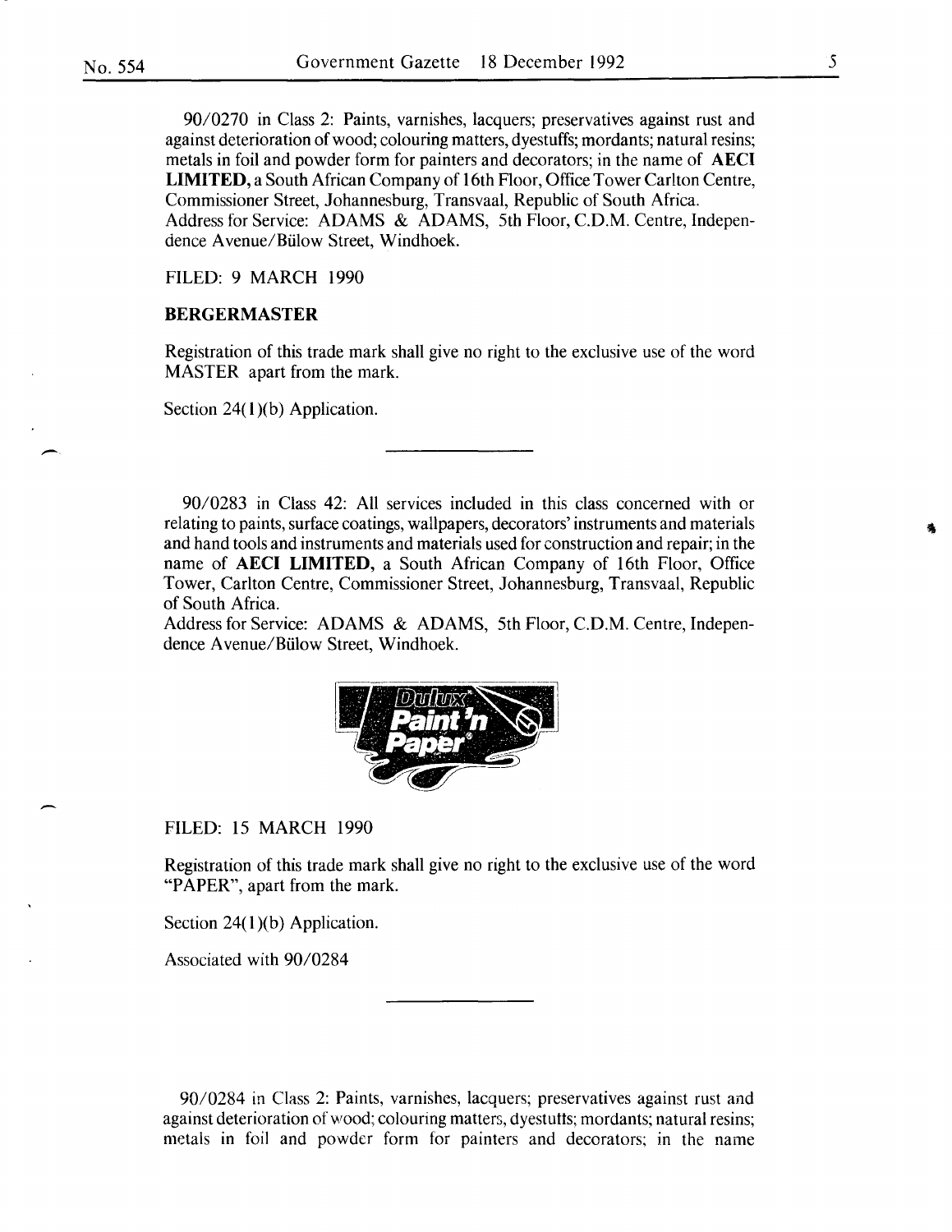of AECI LIMITED, a South Atncan Company of 16th Floor, Office Tower, Carlton Centre, Commissioner Street, Johannesburg, Transvaal, Republic of South Africa.

Address for Service: ADAMS & ADAMS, 5th Floor, C.D.M. Centre, Independence A venue/Biilow Street, Windhoek.

FILED: 15 MARCH 1990



Registration of this trade mark shall give no right to the exclusive use of the word "PAPER", apart from the mark.

Section  $24(1)(b)$  Application.

Associated with 90/0285

90/0288 in Class 7: Machines and machine tools; motors (except for land vehicles); machine couplings and belting (except for land vehicles); large size agricultural implements; incubators, in the name of ATLANTIS DIESEL ENGINES (PROPRIETARY) LIMITED, a South African Company of William Gourlay Street, Atlantis, Industria, Cape Province, Republic of South Africa. Address for Service: ADAMS & ADAMS, 5th Floor, C.D.M. Centre, Indepen-

dence Avenue/Biilow Street, Windhoek.



FILED: 15 MARCH 1990

Applicants undertake that in use the blank spaces appearing in the mark will be occupied (if at all) only by matter of a wholly descriptive or non-distinctive character or by a trade mark registered in the name of the applicants in respect of the same services or by a trade mark in respect of which the applicants are recorded as registered users in respect of the same goods/services with the consent of the owner of such trade mark.

Applicants admit that the registration of this trade mark shall not debar other persons from the *bona fide* descriptive use in the ordinary course of trade of the word AID.

Associated with 90/0289 & with 88/1284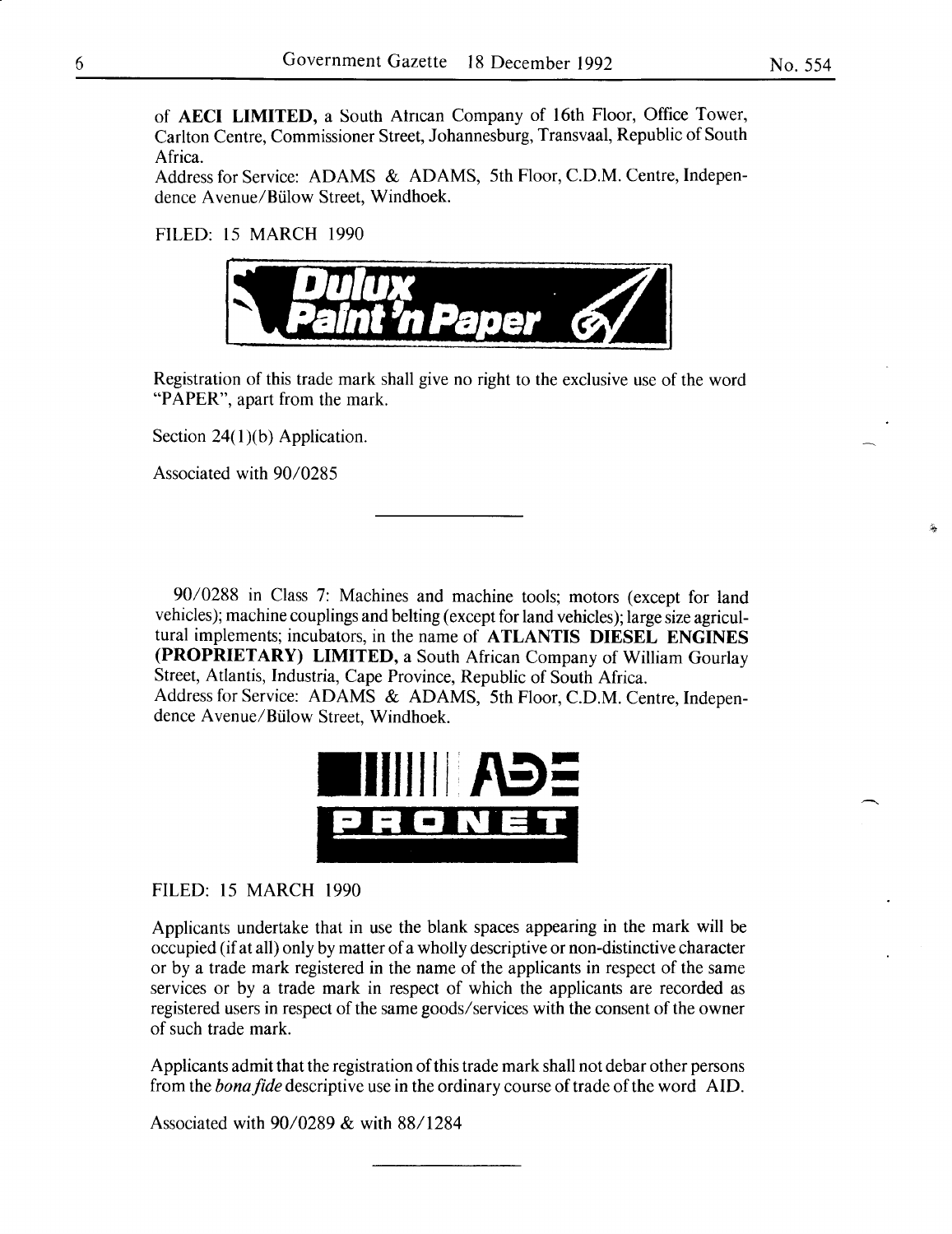90/0291 in Class 37: Construction and repair in the name of **ATLANTIS DIESEL ENGINES (PROPRIETARY) LIMITED,** a South African Company of William Gourlay Street, Atlantis, Industria, Cape Province, Republic of South Africa.

Address for Service: ADAMS & ADAMS, 5th Floor, C.D.M. Centre, Independence A venue/Biilow Street, Windhoek.

FILED: 15 MARCH 1990



Applicants undertake that in use the blank space appearing in the mark will be occupied (if at all) only by matter of a wholly descriptive or non-distinctive character or by a trade mark registered in the name of the applicants in respect of the same services or by a trade mark in respect of which the applicants are recorded as registered users in respect of the same goods/ services with the consent of the owner of such trade mark.

Applicants admit that the registration of this trade mark shall not debar other persons from the *bona fide* descriptive use in the ordinary course of trade of the word AID.

Associated with 90/0292

90/0747 in Class 5: Substances for use in medicine, dentistry, pharmacy or for hygienic purposes and which are included in this class; in the name of **DR WILL-MAR SCHWABE GMBH & CO. KG** (a Company formed and existing under the laws of the Federal Republic of Germany of Breitenbachstrasse 13, 1000 Berlin 27, Federal Republic of Germany.

Address for Service: HAHN & HAHN, c/o Messrs. ENGLING, STRITTER & PARTNERS, 5th Floor, C.D.M. Centre, Independence Avenue/Biilow Street, Windhoek.

FILED: 27 JUNE 1990

**LAXIPLANT** 

-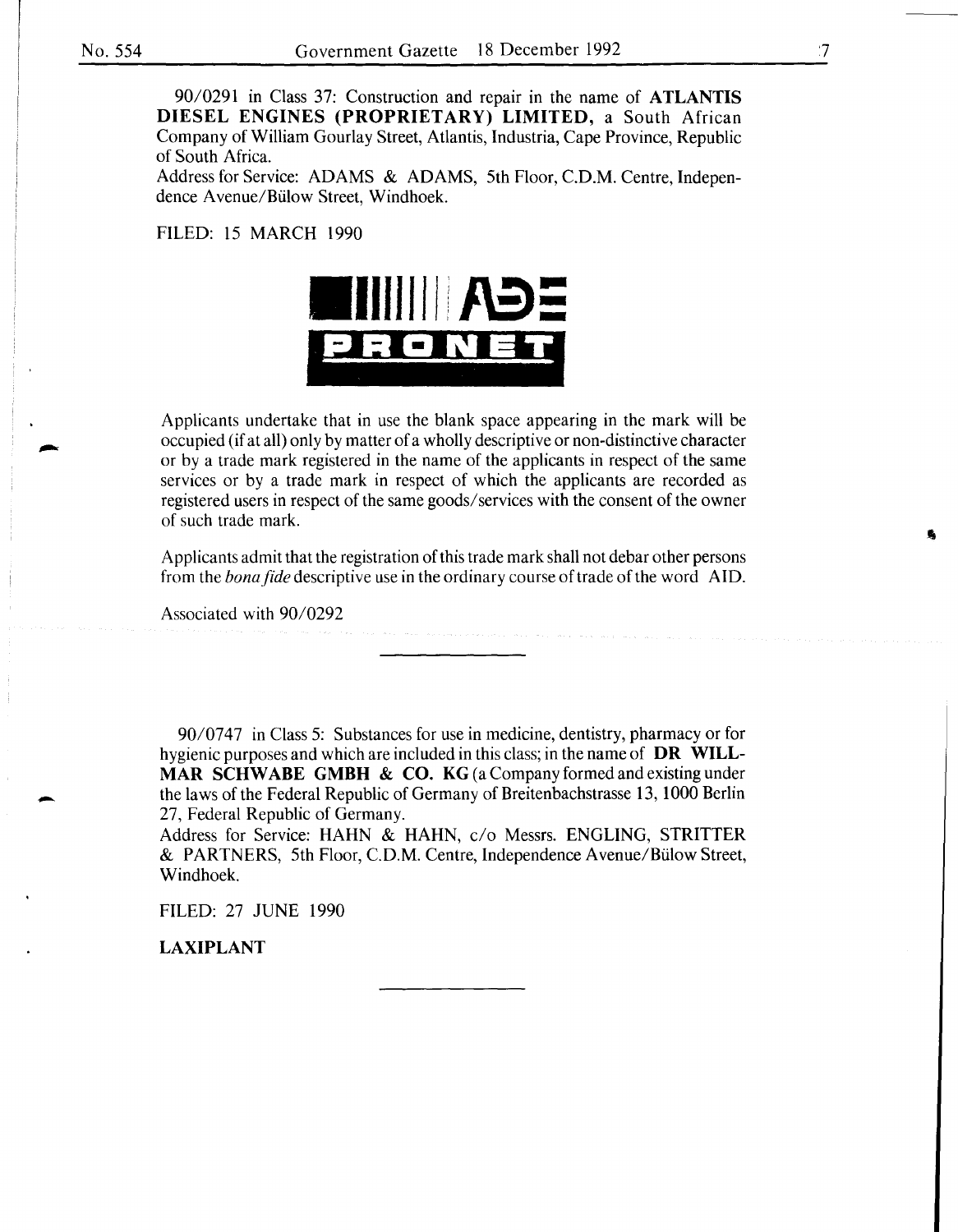90/0510 in Class 36: Insurance and Financial Services; in the name of AEGIS INSURANCE COMPANY LIMITED, a South African company of 91 Commissioner Street, Johannesburg.

Address for Service: WEBBER WENTZEL, c/o PF Koep & Co., PO Box 3516, Windhoek, 9000.

FILED: 8 MAY 1990

#### THE AEGIS HOSPITAL PLUS POLICY

Registration of this trade mark shall give no right to the exclusive use of the words HOSPITAL PLUS & POLICY, separately and apart from the mark.

Associated with 84/0635

90/1240 in Class 36: Insurance and Financial Services; in the name of AEGIS INSURANCE COMPANY LIMITED, a South African company of 91 Commissioner Street, Johannesburg.

Address for Service: WEBBER WENTZEL, c/o PF Koep & Co., PO Box 3516, Windhoek, 9000.

FILED: 11 OCTOBER 1990

#### MEDI-ASSIST

Trade mark shall give no right to the exclusive use of the word ASSIST, separately and apart from the mark.

Applicant admits that registration of the trade mark shall not debar others from the *bona fide* descriptive use in ordinary course of trade of the word MEDIC in its significant and apart from the mark.

*901* 1136 in Class 24: Tissues (piece goods); bed and table covers; textile articles not included in other classes; in the name of **AECI LIMITED**  $-$  a South African company of 16th Floor, Office Tower, Carlton Centre, Commissioner Street, Johannesburg, Transvaal, Republic of South Africa.

Address for Service: ADAMS & ADAMS, 5th Floor, C.D.M. Centre, Independence A venue/Biilow Street, Windhoek.

FILED: 17 SEPTEMBER 1990

#### **QANTRELLE**

Section  $24(1)(b)$  Application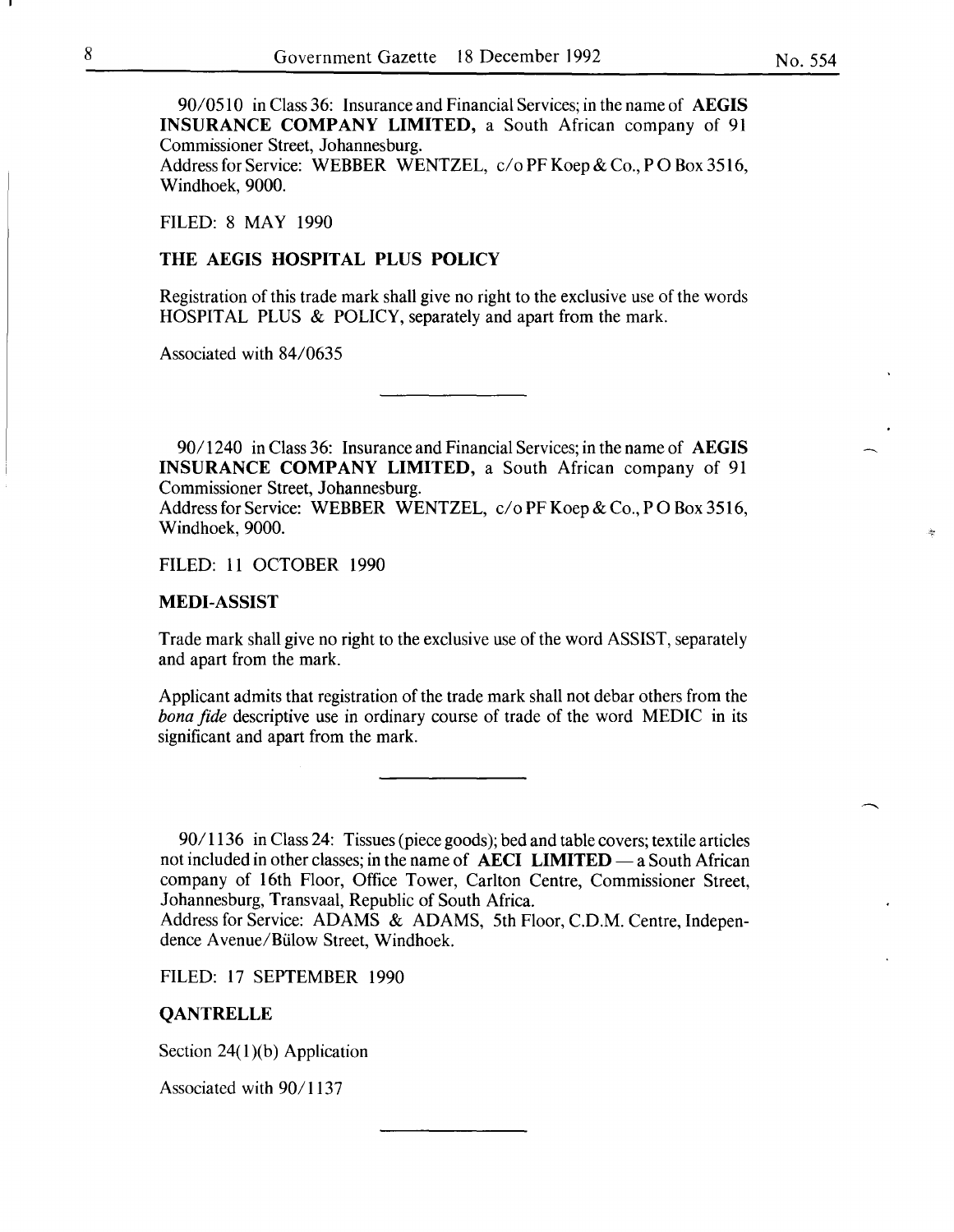90/0292 in Class 42: Retail, wholesale, mail order, distributing and merchandising services; design, consultative, advisory and research services; engineering services of all kinds; in the name of **ATLANTIS DIESEL ENGINES (PRO-**PRIETARY) LIMITED, a South African company - of William Gourlay Street, Atlantis, Industria, Cape Province, Republic of South Africa. Address for Service: ADAMS & ADAMS, 5th Floor, C.D.M. Centre, Indepen-

dence A venue/Biilow Street, Windhoek.



FILED: 15 MARCH 1990

Applicants undertake that in use the blank space appearing in the mark will be occupied (if at all) only by matter of a wholly descriptive or non-distinctive character or by a trade mark registered in the name of the applicants in respect of the same services or by a trade mark in respect of which the applicants are recorded as registered users in respect of the same goods/ services with the consent of the owner of such trade mark.

Applicants admit that the registration of this trade mark shall not debar other persons from the *bona fide* descriptive use in the ordinary course of trade of the word AID.

Associated with 90/0288

90/0318 in Class 19: Building materials, natural and artificial stone, cement, lime, mortar, plaster and gravel; pipes of earthenware or cement; road-making materials; asphalt, pitch and bitumen; portable buildings; stone monuments; chimney pots; in the name of **FEDERATED TIMBERS (PROPRIETARY) LIMITED,** 16 Boeing Road East, Elma Park Extension 11, Edenvale, Transvaal, Republic of South Africa.

Address for Service: ADAMS & ADAMS, 5th Floor, C.D.M. Centre, Independence A venue/Biilow Street, Windhoek.

FILED: 26 MARCH 1990



Registration of this trade mark shall give no right to the exclusive use of the letter For of the letterf Tor of the word BUILDING each apart from the mark.

Applicants undertake that the blank space appearing in the mark will be occupied only by matter of a wholly descriptive or non-distinctive character or by a trade mark registered in the name of the applicants in respect of the same goods.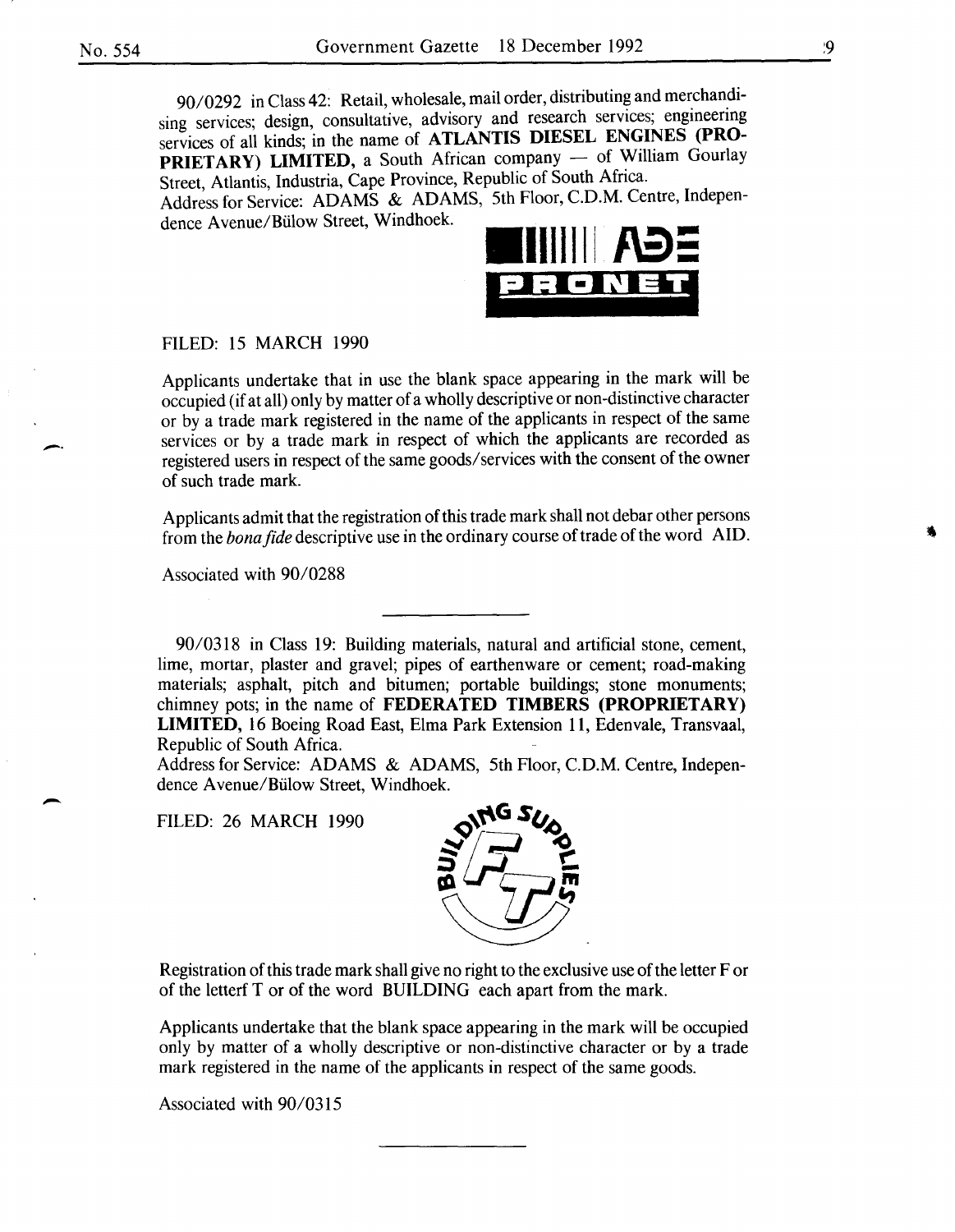90/0323 in Class 42: Restaurant, self-service restaurants, snack bars sale of snack foods services; delicatessen, cafe, cafeteria, take-away food services, public house services, catering services for the provision of food and drink of others; services for the provision of accommodation; hotel services; room rental and leasing services; shaving, bathing, showers, sauna and toilet facilities; hairdressing salons/barbers; security services, computer rental services; night guard services; health care services; massage services; weather information services; printing and photocopying services; translation; vending machine rental and operation; public baths; clothing rental; in the name of TOTAL SOUTH AFRICA (PROPRIETARY) LIMITED a South African Company of Total House, Corner Smit and Rissik Streets, Braamfontein, Johannesburg, Transvaal, Republic of South Africa. Address for Service: ADAMS & ADAMS, 5th Floor, C.D.M. Centre, Indepen-

dence A venue/Biilow Street, Windhoek.

FILED: 26 MARCH 1990

#### **PETROPORT**

Applicants admit that registration of this trade mark shall not debar other persons from the *bona fide* descriptive use, in the ordinary course of trade, of the word "PETROL".

Associated with 90/0324

90/0425 in Class 5: Pharmaceutical and sanitary preparations; plasters, materials for dressings in the name of BOEHRINGER INGELHEIM KG, a Kommanditgesellschaft registered under the laws of the Federal Republic of Germany of D-6507 Ingelheim am Rhein, Federal Republic of Germany. Address for Service: ADAMS & ADAMS, 5th Floor, C.D.M. Centre, Independence Avenue/Bülow Street, Windhoek.

FILED: 11 APRIL 1990

TRITOLIN

90/0464 in Class 32: Beer, ale and porter; in the name of AVALON INTER-NATIONAL INCORPORATED, a Company incorporated in the British Virgin Islands of Arias, Fabrega and Fabrega Trust Co. BV I Limited, P.O. Box 3150, Wickham's Cay, Road Town, Tortola, BRITISH VIRGIN ISLANDS. Address for Service: ADAMS & ADAMS, 5th Floor, C.D.M. Centre, Independence Avenue/Biilow Street, Windhoek.

FILED: 24 APRIL 1990

#### CASTLE XXXX

Associated with 89/1044

Section  $24(1)(b)$  Application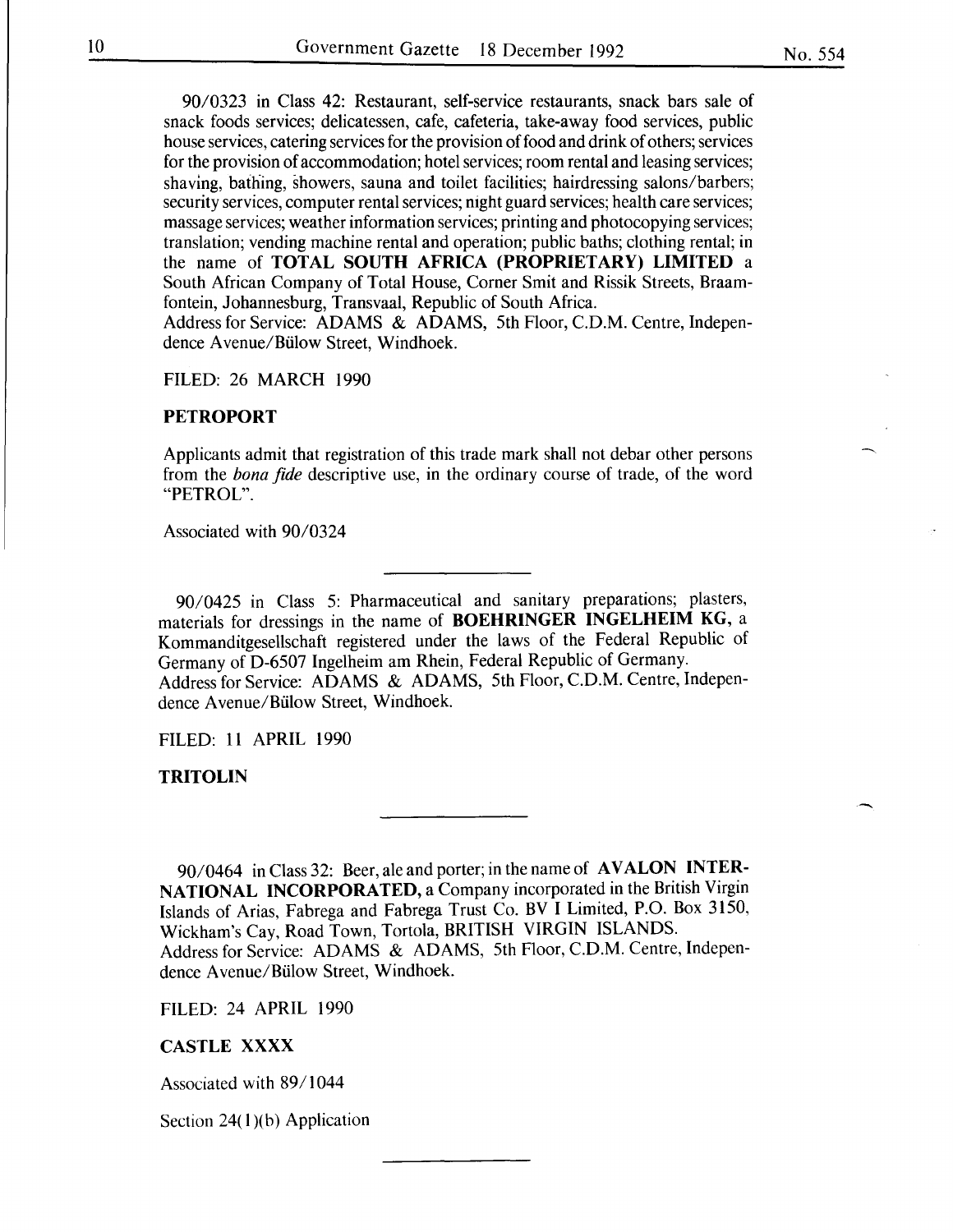90/0483 in Class 39: Transportation and storage; in the name of SUN IN-**TERNATIONAL LIMITED, a South African company — Hoteliers — of 123** Rivonia Road, Sandown, Sandton, Transvaal, Republic of South Africa. Address for Service: ADAMS & ADAMS, 5th Floor, C.D.M. Centre, Independence A venue/Biilow Street, Windhoek.

FILED: 2 MAY 1990

#### SEA'SCAPES

Associated with 90/0482 and 90/0484

90/0484 in Class 42: Bars, bottle stores and off-sales; bottle exchanges; hotels, hotel management; motels, tourists' hostels, accommodation bureaux and services, tourist and travel agents, all for reserving accommodation at hotels, boarding houses, and the like; restaurants, snack bars, cafeterias, road-houses, canteens, fastfood outlets; catering services, and all other services included in this class concerned with the provision of foods and beverages for human consumption; arranging, hiring and providing facilities for expositions; exhibitions, and the like; in the name of SUN INTERNATIONAL LIMITED, a South African company -- Hoteliers -of 123 Rivonia Road, Sandown, Sandton, Transvaal, Republic of South Africa. Address for Service: ADAMS & ADAMS, 5th Floor, C.D.M. Centre, Independence A venue/Biilow Street, Windhoek.

FILED: 2 MAY 1990

#### SEA'SCAPES

Associated with 90/0483

90/0489 in Class 42: Bars, bottle exchanges; cafeterias; canteens, restaurants; snack bars; catering; food and beverage services; hotels, hotel management and administration; tourists' hostels; accommodation bureaux and services, tourist and travel agents, all for reserving accommodation at hotels, boarding houses and the like; hire of bedding, linen, crockery and the like; specialised information services of a personal nature rendered to meet individual requirements included in this class; in the name of SUN INTERNATIONAL LIMITED, a South African company -Hoteliers - of 123 Rivonia Road, Sandown, Sandton, Transvaal, Republic of South Africa.

Address for Service: ADAMS & ADAMS, 5th Floor, C.D.M. Centre, Independence A venue/Biilow Street, Windhoek.

FILED: 2 MAY 1990

#### **SUNSTAKES**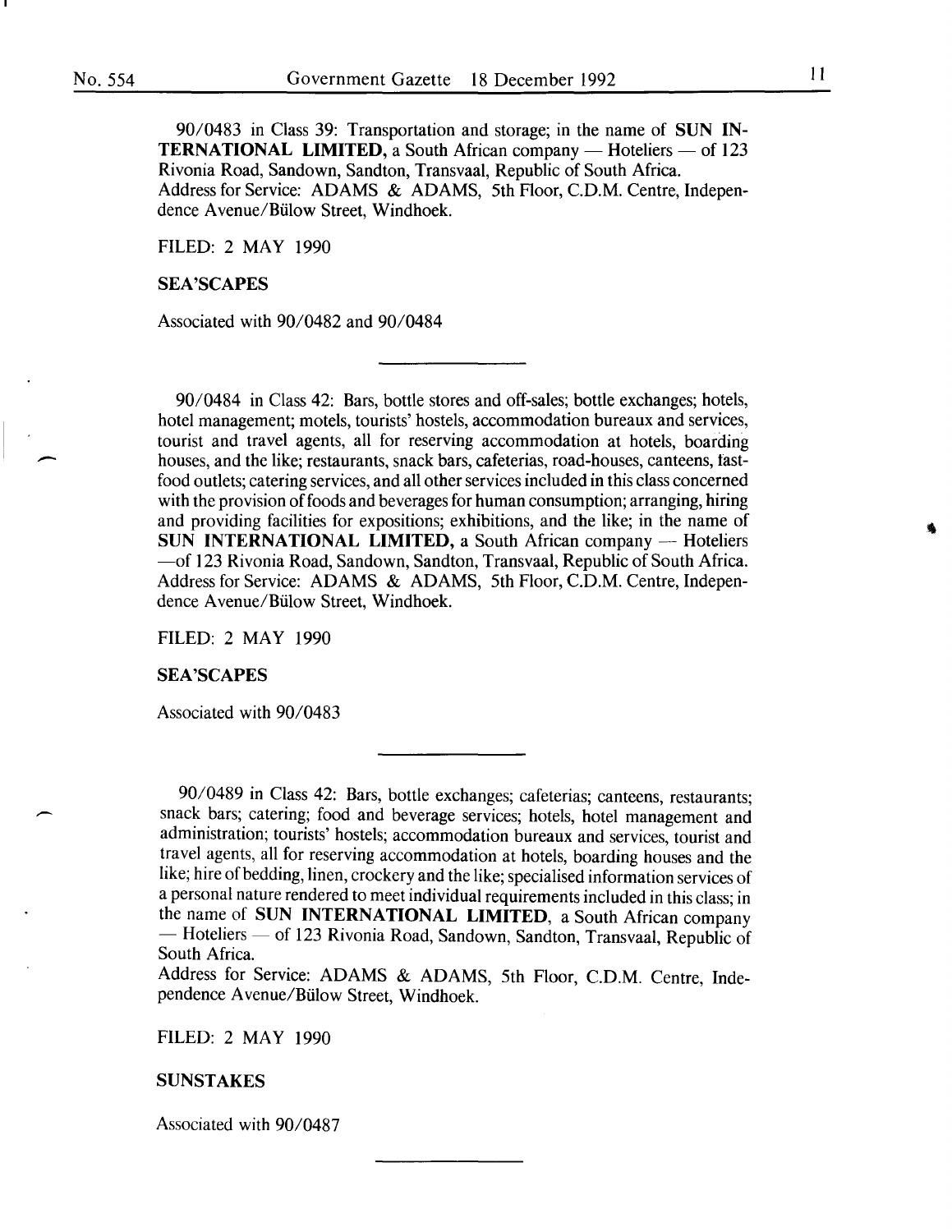90/0506 in Class 30: Coffee, tea, cocoa, sugar, rice, tapioca, sago, coffee substitutes; flour and preparations made from cereals; bread, biscuits, cakes, pastry and confectionery; ices; honey, treacle; yeast, baking-powder; salt, mustard, pepper, vinegar, sauces, spices; ice; in the name of ROBERTSONS TRADE MARKS (PROPRIETARY) LIMITED, a South African company of 5th Floor, Walnut Road, Durban, Natal, Republic of South Africa.

Address for Service: ADAMS & ADAMS, 5th Floor, C.D.M. Centre, Independence A venue/Biilow Street, Windhoek.

FILED: 4 MAY 1990

**CASTORSNOW** 

90/0523 in Class 27: Carpets, rugs, mats and matting; linoleums and other materials for covering floors; wall hangings (non-textile); in the name of ROMA-**TEX LIMITED**  $-$  a South African Company  $-$  Manufacturers and Merchants - of 32 Manchester Street, Jacobs, Natal, Republic of South Africa.

Address for Service: ADAMS & ADAMS, 5th Floor, C.D.M. Centre, Independence A venue/Biilow Street, Windhoek.



Registration of this trade mark shall give no right to the exclusive use of the device of a map of South Africa, apart from the mark.

Applicants admit that registration of this trade mark shall not debar other persons from the *bona fide* descriptive use in the ordinary course of trade, of the word FLOOR.

Associated with 83/0825

90/0534 in Class 39: Transportation and storage; in the name of  $A \& K$ INTERNATIONAL LIMITED — a Bermuda company — of Clarendon House, Church Street West, Hamilton HM DX, Bermuda.

Address for Service: ADAMS & ADAMS, 5th Floor, C.D.M. Centre, Independence A venue/Biilow Street, Windhoek.

FILED: 14 MAY 1990

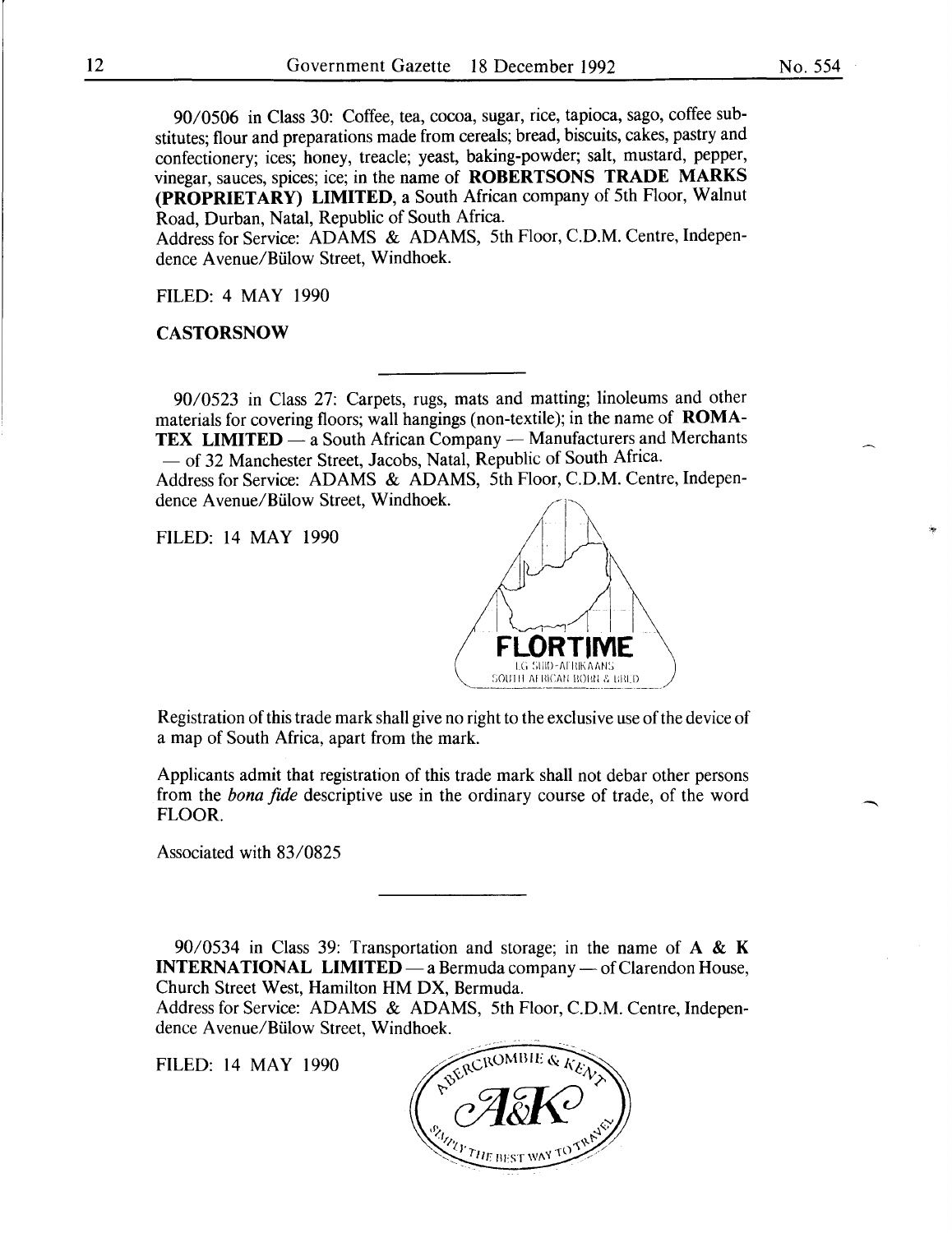$\overline{\phantom{0}}$ 

Registration of this trade mark shall give no right to the exclusive use of the surname KENT,orofthephrase SIMPLY THE BEST WAY TO TRAVEL,eachapart from the mark.

Associated with 90/0533

90/0535 in Class 42: Services provided by tourist or travel agencies included in the class; hotels, hotel management; motels, tourist hostels, accommodation bureaux and services; hotel and other reservation services; restaurants, snack bars, cafeterias, roadhouses, canteens, fastfood outlets, catering services; and all other services concerned with the provision of foodstuffs and beverages for human consumption; in the name of  $A \& K$  INTERNATIONAL LIMITED — a Bermuda company  $-$  of Clarendon House, Church Street West, Hamilton HM DX, Bermuda. Address for Service: ADAMS & ADAMS, 5th Floor, C.D.M. Centre, Independence A venue/Biilow Street, Windhoek.

FILED: 14 MAY 1990



Registration of this trade mark shall give no right to the exclusive use of the surname KENT, or of the phrase SIMPLY THE BEST WAY TO TRAVEL, each apart from the mark.

Associated with 90/0534

90/0539 in Class 35: Management services in the field of the efficient use and supply of chemical products used in industrial manufacturing plants; in the name of CASTROL LIMITED, a British company — Manufacturers and Merchants — of Burmah House, Pipers Way, Swindon, Wiltshire SN3 IRE, England.

Address for Service: ADAMS & ADAMS, 5th Floor, C.D.M. Centre, Independence A venue/Biilow Street, Windhoek.



Registration of this trade mark shall give no right to the exclusive use of the word PLUS apart from the mark.

Associated with 88/1499

90/0600 in Class 32: Stout, porter, ale and lager beer; in the name of ARTHUR GUINNESS SON & COMPANY (DUBLIN) LIMITED, a Company organised under the laws of the Republic of Ireland  $-$  Brewers  $-$  of St. James's Gate, Dublin, Republic of Ireland.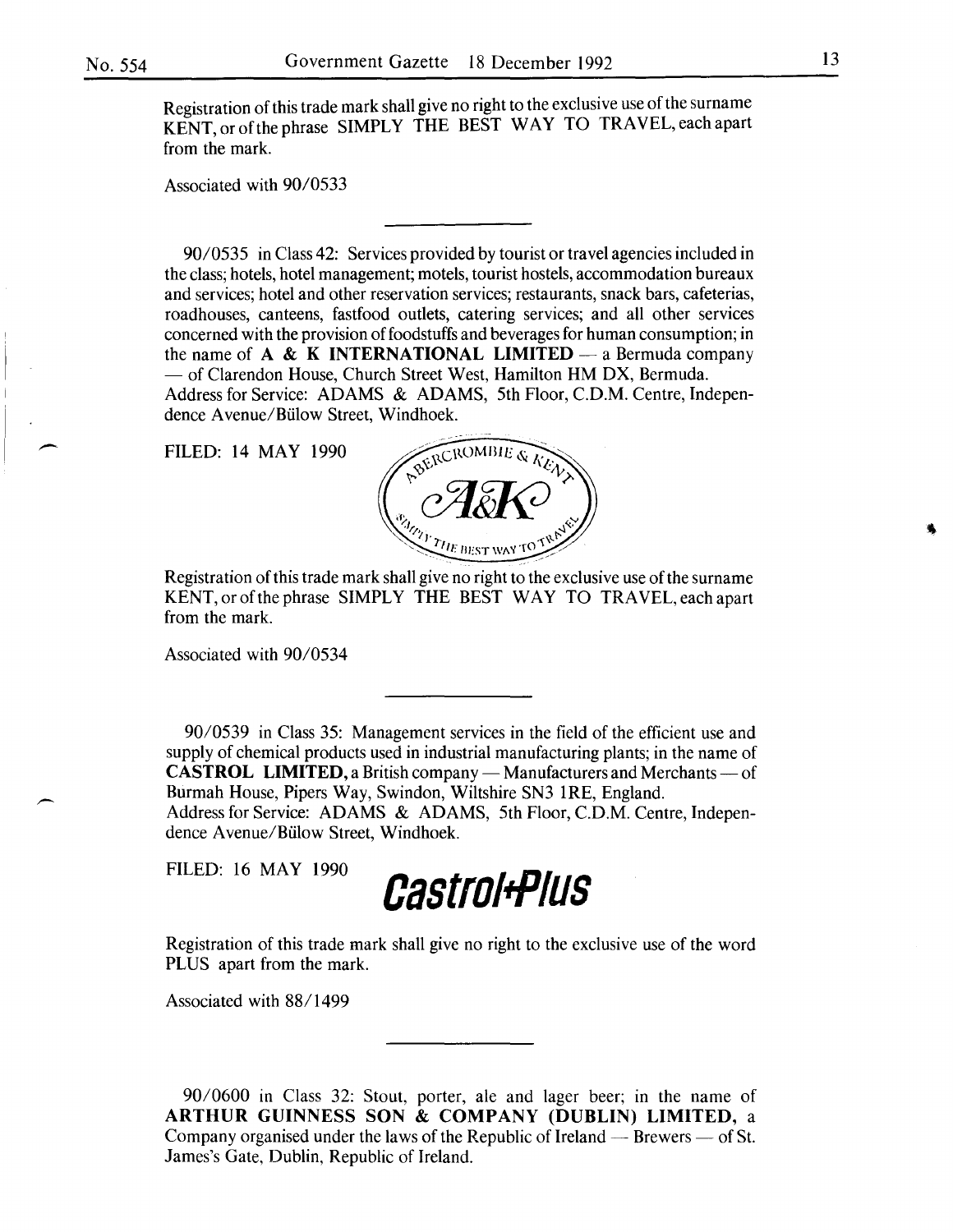Address for Service: ADAMS & ADAMS, c/o ENGLING STRITTER & PARTNERS, C.D.M. Centre, Independence Avenue/Biilow Street, Windhoek.

FILED: 28 MAY 1990

# GUINNESS IS GOOD FOR YOU

Registration of this trade mark shall give no right to the exclusive use of the words "GOOD FOR YOU" apart from the mark.

Associated with 76/124

90/0634 in Class 9: Sunglasses, ophthalmic frames and mountings; contact lenses and holders and cases for contact lenses; parts, fittings and accessories for the aforesaid goods, in the name of **BAUSCH**  $\&$  **LOMB** INCORPORATED, a Corporation organised under the laws of the State of New York, - Manufacturers and Merchants — of One Lincoln First Square, Rochester, New York 14601-0054, United States of America.

Address for Service: ADAMS & ADAMS, 5th Floor, C.D.M. Centre, Independence A venue/Biilow Street, Windhoek.

FILED: 12 JUNE 1990

#### ARISTA

Section  $24(1)(b)$  Application.

90/0627 in Class 9: Electronic data processing and computing apparatus and installations; communications and telecommunications apparatus and installations including electronic data communications and telecommunications apparatus and installations; electronic data recording and data storage apparatus and installations; word processors; keyboards, visual display units and printers, all for use with the aforesaid apparatus; parts and fittings of all kinds included in this class for all the aforesaid goods; information storage devices; computer software including computer programmes and programming material included in this class; in the name of NEDCOR BANK LIMITED, a Bank registered under the laws of the Republic of South Africa, of 100 Main Street, Johannesburg, Transvaal, Republic of South Africa.

Address for Service: ADAMS & ADAMS, 5th Floor, C.D.M. Centre, Independence A venue/Biilow Street, Windhoek.

FILED: 4 JUNE 1990

#### NedExec

Associated with 88/1610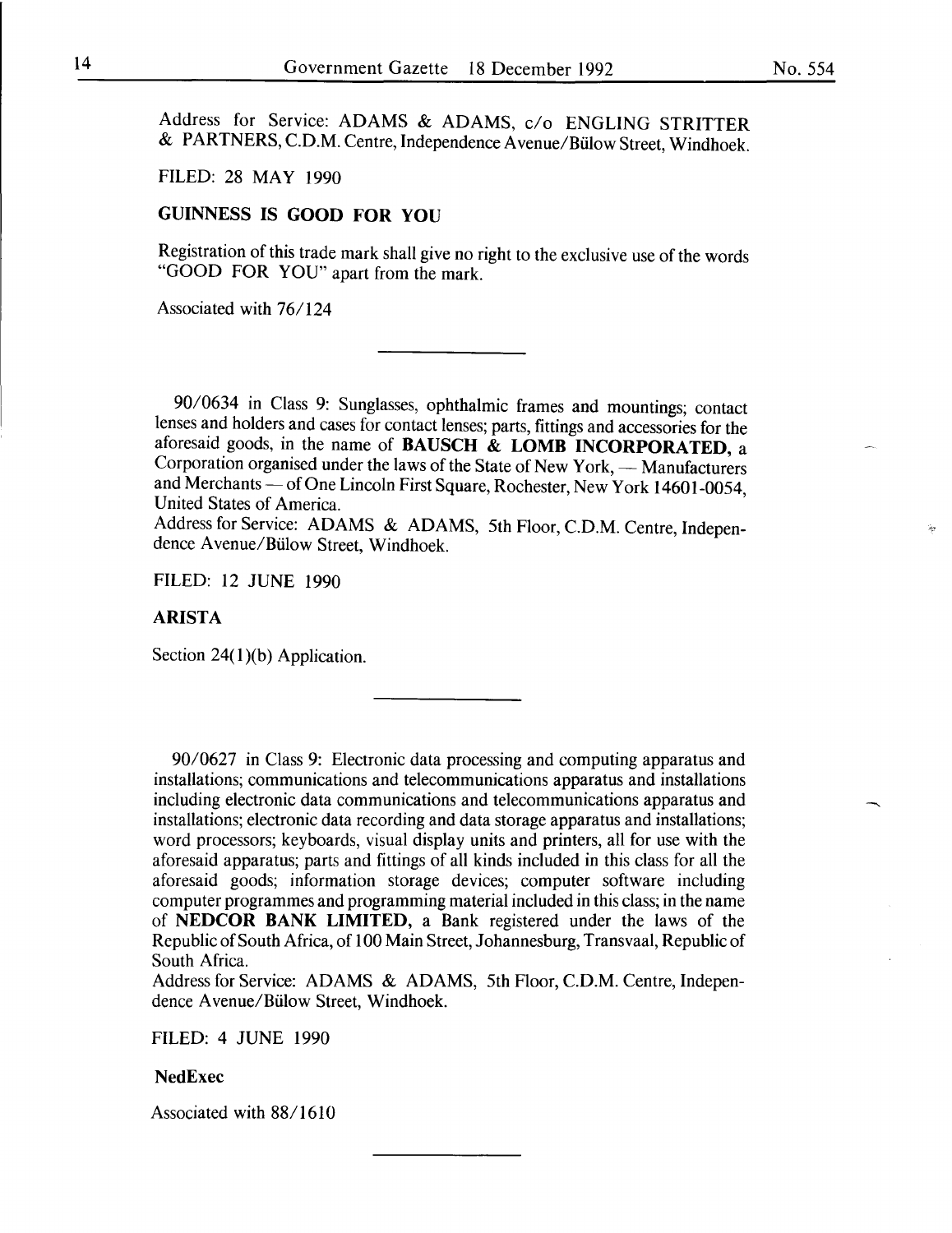-

B90/0641 in Class 5: Preparations included in this class for use and/ or in the care of contact lenses and kits containing such preparations; eye care products not included in other classes; in the name of **BAUSCH & LOMB INCORPORA-**TED, a Corporation organised under the laws of the State of New York — Manufacturers and Merchants — of One Lincoln First Square, Rochester, New York 14601-0054, United States of America.

Address for Service: ADAMS & ADAMS, 5th Floor, C.D.M. Centre, Independence A venue/Biilow Street, Windhoek.

FILED: 12 JUNE 1990

#### SENSITIVE EYES

Associated with B90/0640

90/0649 in Class 36: Insurance and financial, in the name of NEDCOR BANK LIMITED, a Bank registered under the laws of the Republic of South Africa of 100 Main Street, Johannesburg, Transvaal, Republic of South Africa. Address for Service: ADAMS & ADAMS, 5th Floor, C.D.M. Centre, Independence A venue/Biilow Street, Windhoek.

FILED: 12 JUNE 1990

#### GREENCHEQUE/GROENTJEK

Associated with 90/0648

Registration of this trade mark shall give no right to the exclusive use of the word, "GREEN", or of the word "CHEQUE", or of the word "GROEN", or of the word "TJEK", each apart from the mark.

The trade mark is shown in the two forms in which it is proposed to be used in conducting business in the two official languages, the wording represented therein having equivalent meanings. In use, both forms of the trade mark will be used either separately or together, but when used together, they will not necessarily be in close proximity to each other.

90/0763 in Class 30: Coffee, tea, cocoa, sugar, rice, tapioca, sago, coffee substitutes; flour, and preparations made from cereals; bread, biscuits, cakes, pastry and confectionery, ices; honey, treacle; yeast, baking-powder; salt, mustard, pepper, vinegar, sauces, spices; ice; in the name of IRVIN  $\&$  JOHNSON LIMITED, a South African company - Manufacturers and/or Merchants - of Cape Town Centre, Heerengracht, Cape Town, Cape Province, Republic of South Africa. Address for Service: ADAMS & ADAMS, 5th Floor, C.D.M. Centre, Independence A venue/Biilow Street, Windhoek.

FILED: 3 JULY 1990

CORN DOG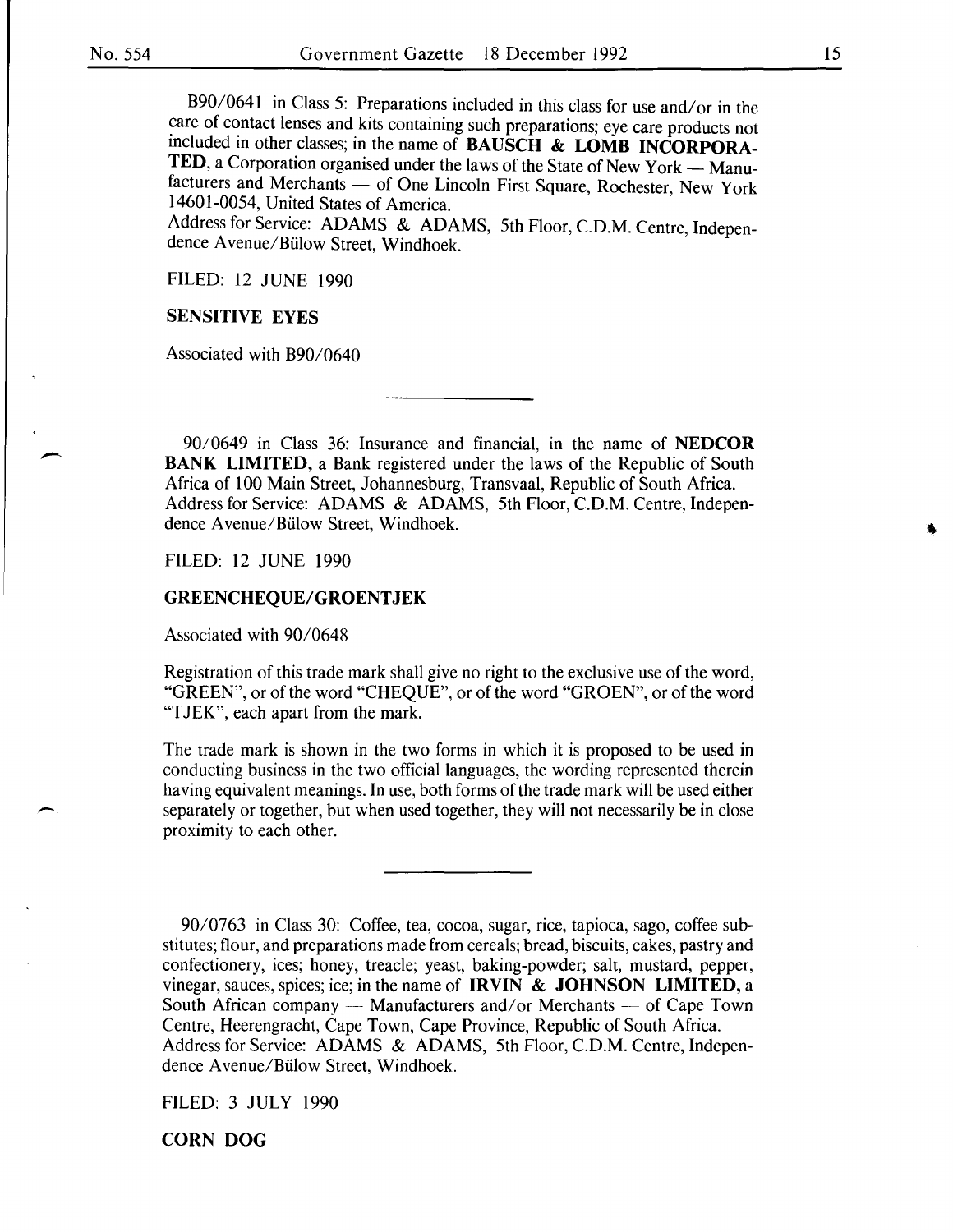Applicants admit that registration of this trade mark shall not debar other persons from the *bona fide* descriptive use in the ordinary course of trade of the word CORN.

Associated with 90/0762

90/0788 in Class 32: Non-alcoholic drinks, fruit drinks, de-alcoholized drinks; in the name of MARQINT S.A., Société pour l'exploitation des marques internationales  $-$  Manufacturers and Merchants  $-$  of 29, route de Pré-Bois, 1215 Geneva 15, Switzerland.

Address for Service: ADAMS & ADAMS, 5th Floor, C.D.M. Centre, Independence A venue/Biilow Street, Windhoek.

#### FILED: 6 JULY 1990

#### THE HOUSE OF CINZANO

Registration of this trade mark shall give no right to the exclusive use of the words "THE HOUSE OF" apart from the mark.

Associated with 88/1001 and 90/0789

90/0781 in Class 29: Meat, fish, poultry and game; meat extracts; preserved, dried and cooked fruits and vegetables; jellies, jams; eggs, milk and other dairy products; edible oils and fats; preserves, pickles; in the name of NATIONAL CO-OPERATIVE DAIRIES LIMITED, registered in the Republic of South Africa under the Co-operatives Act No. 91 of  $1981 -$ Manufacturers and Merchants  $-$  of 219 Golf Club Terrace, Constantia Kloof, Florida, Transvaal, Republic of South Africa.

Address for Service: ADAMS & ADAMS, 5th Floor, C.D.M. Centre, Independence A venue/Biilow Street, Windhoek.

FILED: 4 JULY 1990

VITAMASI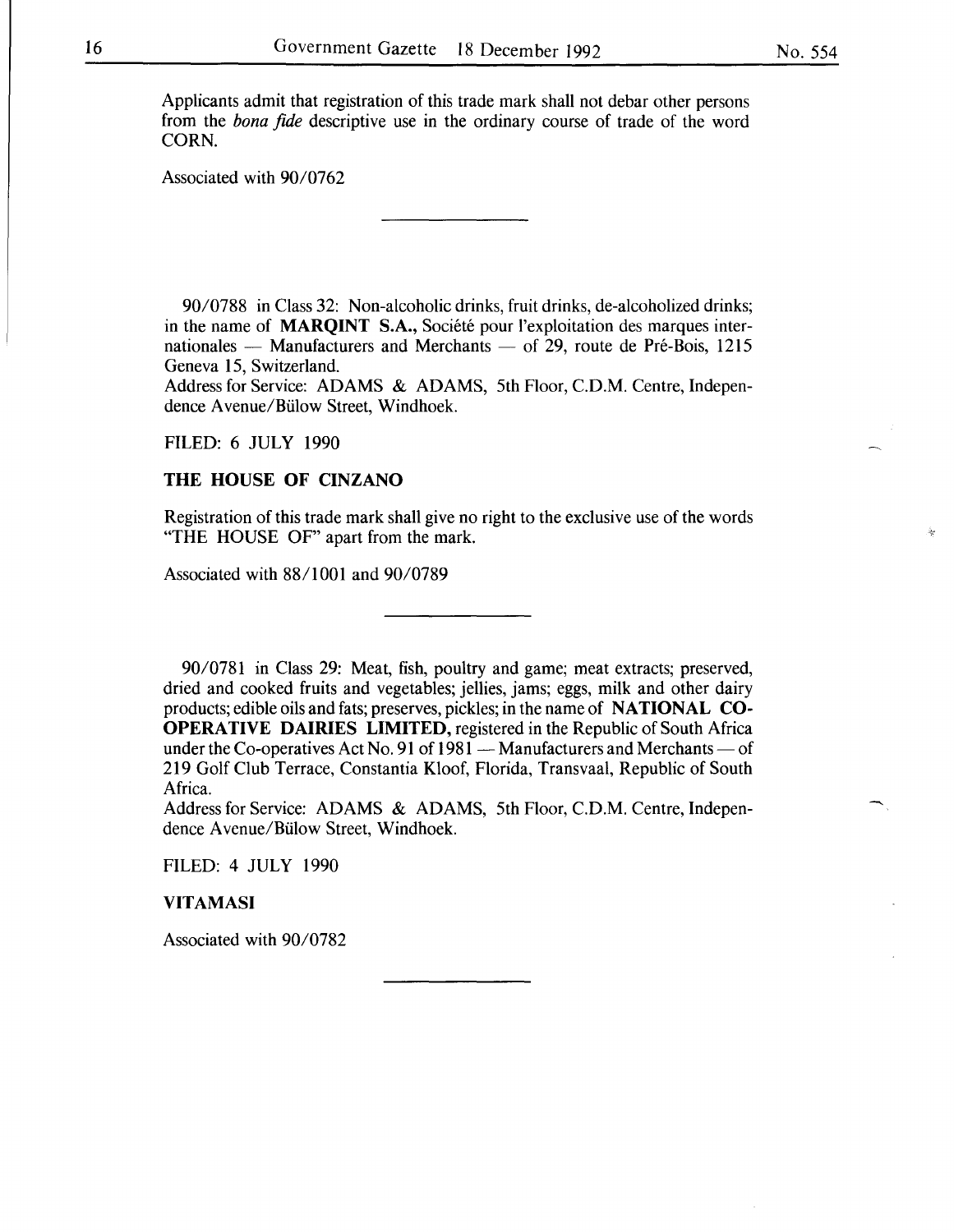90/0782 in Class 32: Beer, ale and porter, mineral and aerated waters and other non-alcoholic drinks; syrups and other preparations for making beverages; in the name of NATIONAL CO-OPERATIVE DAIRIES LIMITED, registered in the Republic of South Africa under the Co-operatives Act No. 91 of  $1981$  - Manufacturers and Merchants — of 219 Golf Club Terrace, Constantia Kloof, Florida, Transvaal, Republic of South Africa.

Address for Service: ADAMS & ADAMS, 5th Floor, C.D.M. Centre, Independence A venue/Biilow Street, Windhoek.

FILED: 4 JULY 1990

#### VITAMASI

Associated with 90/0781

90/0789 in Class 33: Wines, aperitives, bitters, vermouths, sparkling wines, liquors; in the name of **MARQINT** S.A., Société pour l'exploitation des marques internationales — Manufacturers and Merchants — of 29, route de Pré-Bois, 1215 Geneva 15, Switzerland.

Address for Service: ADAMS & ADAMS, 5th Floor, C.D.M. Centre, Independence Avenue/Biilow Street, Windhoek.

FILED: 6 JULY 1990

#### THE HOUSE OF CINZANO

Registration of this trade mark shall give no right to the exclusive use of the words THE HOUSE OF apart from the mark.

Associated with 90/0788

90/0791 in Class 30: Coffee, tea, cocoa, sugar, rice, tapioca, sago, coffee substitutes, flour, and preparations made from cereals; bread, biscuits, cakes, pastry and confectionery, ices; honey, treacle; yeast, baking-powder; salt, mustard, pepper, vinegar, sauces, spices, ice; in the name of SUID-WESTELIKE TRANS-VAALSE LANDBOUKOÖPERASIE BEPERK, registered in terms of Act 91 of 1981 of Voortrekker Street, Leeudoringstad, Transvaal, Republic of South Africa. Address for Service: ADAMS & ADAMS, 5th Floor, C.D.M. Centre, Independence A venue/Biilow Street, Windhoek.

FILED: 6 JULY 1990

#### WESTRA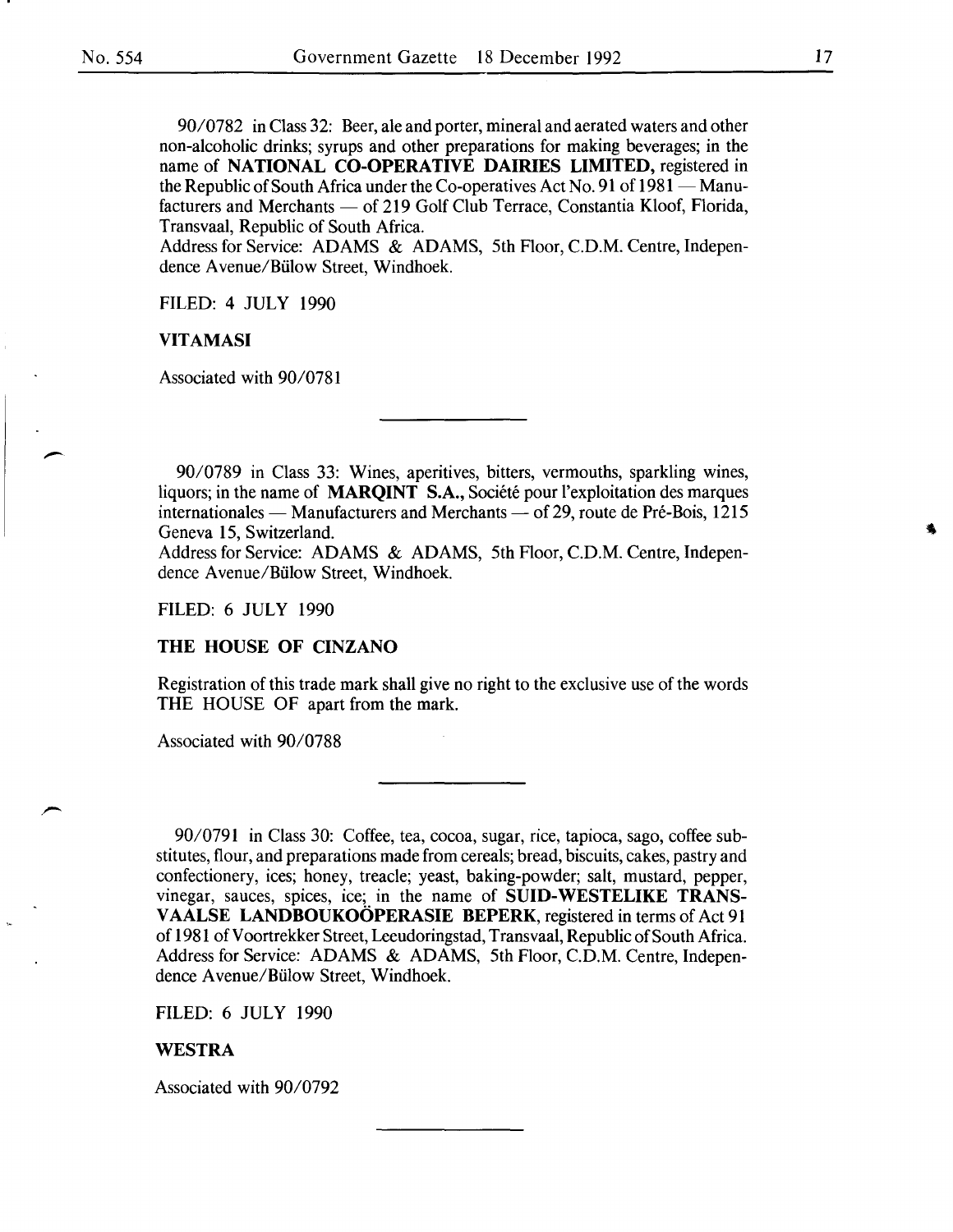90/0793 in Class 29: Meat, fish, poultry and game; meat extracts; preseved, dried and cooked fruits and vegetables; jellies, jams; eggs, milk and other dairy products; edible oils and fats; preserves, pickles in the name of **SUID-**WESTELIKE TRANSVAALSE LANDBOUKOÖPERASIE BEPERK, registered in terms of Act 91 of 1981 of Voortrekker Street, Leeudoringstad, Transvaal, Republic of South Africa.

Address for Service: ADAMS & ADAMS, 5th Floor, C.D.M. Centre, Independence A venue/Biilow Street. Windhoek.

FILED: 6 JULY 1990

Associated with 90/0794



90/0908 in Class 32: Mineral and aerated waters and other non-alcoholic drinks; syrups and other preparations for making beverages; in the name of **APPLETISER PURE FRUIT JUICES (PROPRIETARY) LIMITED,** a South African Company of Elgin, District of Caledon, Cape Province, Republic of South Africa.

Address for Service: ADAMS & ADAMS, 5th Floor, C.D.M. Centre, Independence A venue/Biilow Street, Windhoek.

FILED: 20 JULY 1990



Registration of this trade mark shall give no right to the exclusive use of the word "granadilla", or of the word "sparkling", or of the device of a granadilla, each apart from the mark.

Associated with 84/0336

90/0925 in Class 9: Scientific, nautical, surveying and electrical apparatus and instruments (including wireless), photographic cinematographic, optical, weighing, measuring, signalling, checking (supervision) life-saving and teaching apparatus and instruments; coin or counter-freed apparatus, talking machines; cash registers; calculating machines; fire-extinguishing apparatus; in the name of **WORDPERFECT CORPORATION,** a corporation of the State of Utah being engaged in design, development, marketing and support of computer software of 1555 North Technology Way, Orem, Utah 84057, United States of America.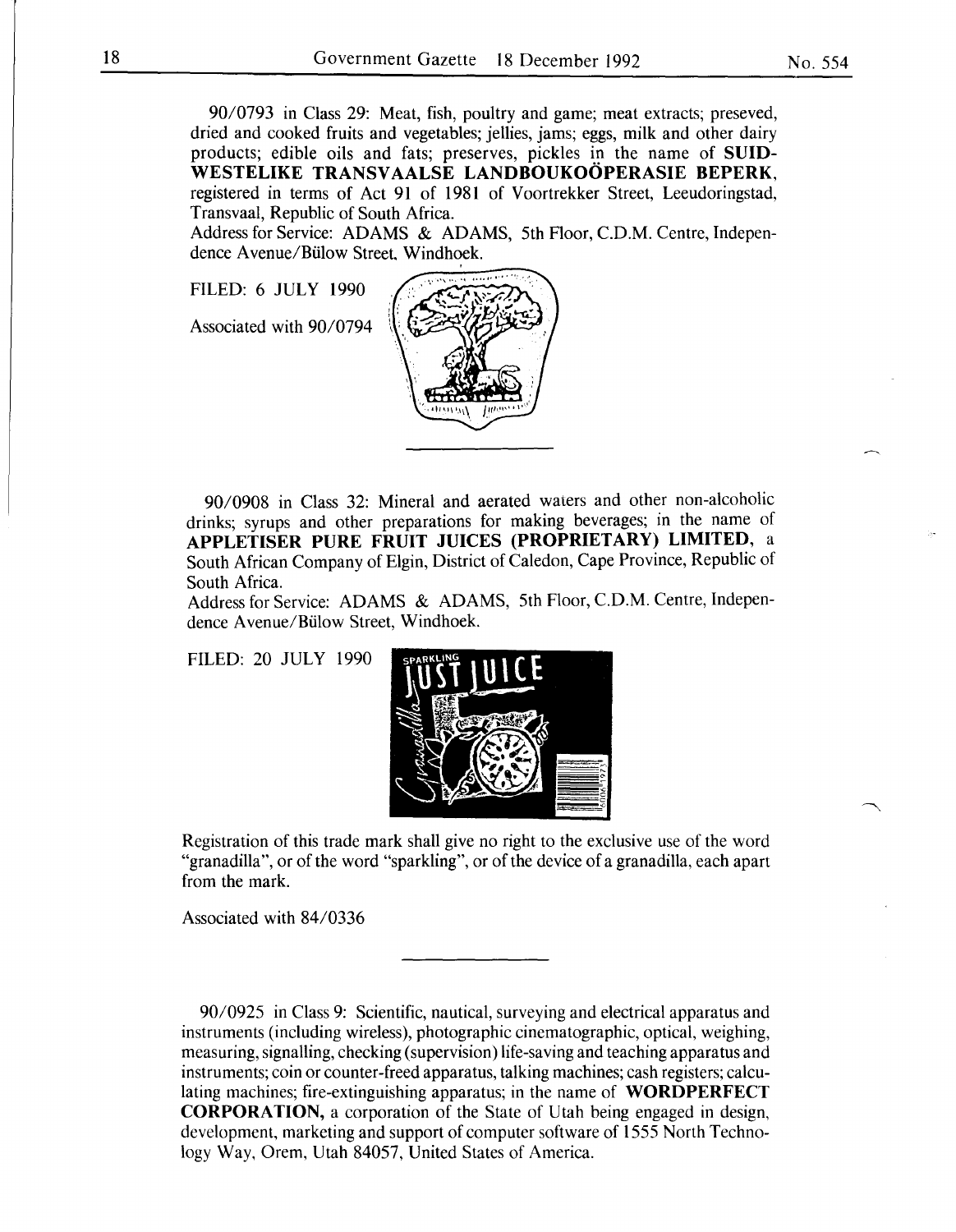Address for Service: ADAMS & ADAMS, 5th Floor, C.D.M. Centre, Independence A venue/Biilow Street, Windhoek.

#### WPCORP

Applicant admits that registration of this trade mark shall not debar other persons from the *bona fide* descriptive use, in the ordinary course of trade, of the word CORPORATION.

FILED: 25 JULY 1990

Associated with 90/0926

90/0926 in Class 16: Paper and paper articles, cardboard and cardboard articles; printed matter, newspapers and periodicals, books; book-binding material; photographs; stationery, adhesive materials (stationery); artists' materials; paint brushes; typewriters and office requisites (other than furniture); instructional and teaching material (other than apparatus); playing cards; printers' type and cliches (stereo-type); in the name of WORDPERFECT CORPORATION, a corporation of the State of Utah being engaged in design, development, marketing and support of computer software of 1555 North Technology Way, Orem, Utah 84057, United States of America.

Address for Service: ADAMS & ADAMS, 5th Floor, C.D.M. Centre, Independence A venue/Biilow Street, Windhoek.

FILED: 25 JULY 1990

#### WPCORP

Applicant admits that registration of this trade mark shall not debar other persons from the *bona fide* descriptive use, in the ordinary course of trade, of the word CORPORATION.

Associated with 90/0925

90/0943 in Class 22: Bulk handling bags; sails and sacks; in the name of NAM-PAK PRODUCTS LIMITED, a South African Company of 114 Dennis Road, Atholl Gardens, Sandton, Transvaal, Republic of South Africa. Address for Service: ADAMS & ADAMS, 5th Floor, C.D.M. Centre, Independence A venue/Biilow Street, Windhoek.

FILED: 30 JULY 1990

#### TUFBAG

Applicants admit that registration of this trade mark shall not debar other persons from the *bona fide* descriptive use, in the ordinary course of trade, of the word TOUGH.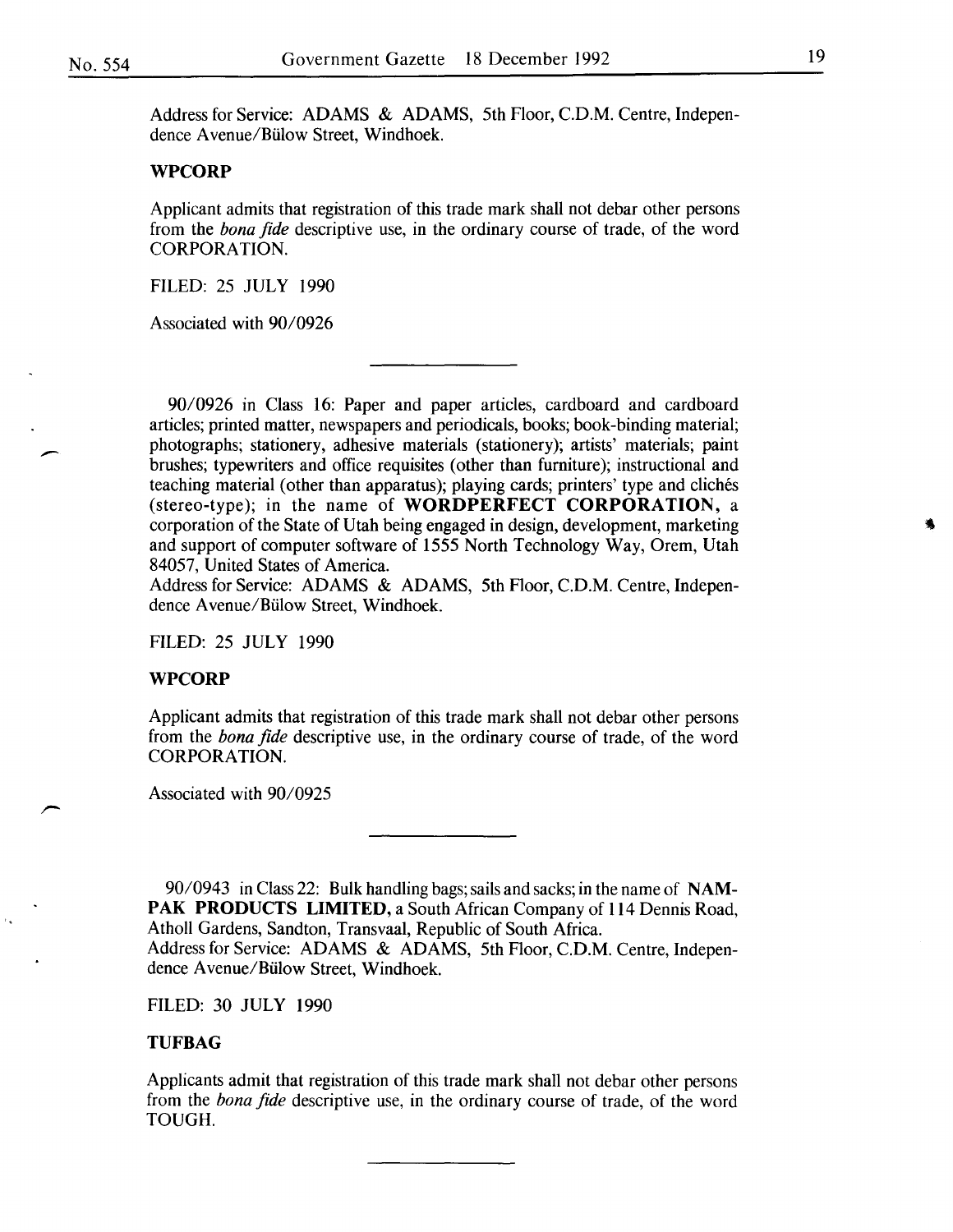\_90/0944 in Class 29: Meat, fish, poultry and game; meat extracts; preserved, dried and cooked fruits and vegetables; jellies, jams; eggs, milk and other dairy products; edible oils and fats; preserves, pickles, in the name of CONSORTIUM FISHERIES LIMITED, a Namibian Company of 27 Peter Müller Street, Windhoek Namibia. Windhoek, Namibia. '

Address for Service: ADAMS & ADAMS, 5th Floor, C.D.M. Centre, Independence Avenue/Bülow Street, Windhoek.

FILED: 30 JULY 1990



90/0998 in Class 42: All services not included in other classes in the fields of economics, business finance and banking, including economic research, planning, advisory and counselling services; hotels, hotel management; tourists' hostels, accommodation bureaux and services; tourist and travel agents, all for reserving accommodation at hotels, boarding houses and the like; and all other services included in this class concerned with or relating to travel, vacationing, the tourist industry and leisure activities; in the name of NEDCOR BANK LIMITED, a bank registered under the laws of the Republic of South Africa, of 100 Main Street, Johannesburg, Transvaal, Republic of South Africa.

Address for Service: ADAMS & ADAMS, 5th Floor, C.D.M. Centre, Independence Avenue/Bülow Street, Windhoek.

FILED: 9 AUGUST 1990



Registration of this trade mark shall give no right to the exclusive use of the word BANKING, or of the word CORPORATION, each apart from the mark.

The mark is limited to the colours green and gold as shown on the representation affixed to the form of application.

Section  $24(1)(b)$  Application

Associated with 90/0999

90/1050 in Class 29: Meat, fish, poultry and game; meat extracts; preserved, dried and cooked fruits and vegetables; jellies; eggs, milk and other dairy products; edible oils and fats; preserves, pickles; including soya products of all kinds included in this class; in the name of **IMANA CC.**, a South African Close Corporation --Manufacturers and Merchants - of 2 Shafer Road, New Germany, Natal, Republic of South Africa.

Address for Service: ADAMS & ADAMS, 5th Floor, C.D.M. Centre, Independence Avenue/Biilow Street, Windhoek.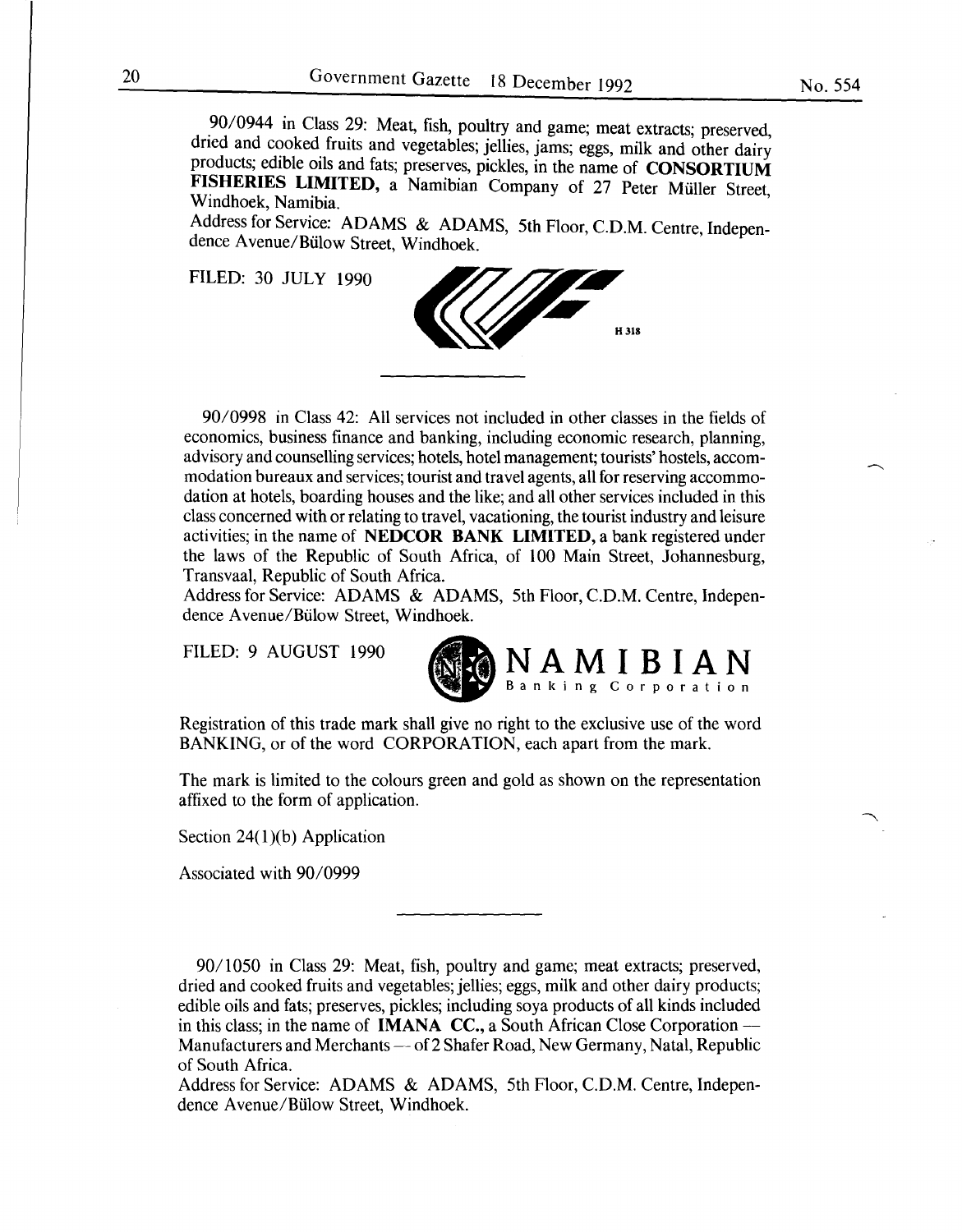#### FILED: 17 AUGUST 1990

## IMANA

The mark consists of a Zulu word meaning "FOOD FROM HEAVEN".

Associated with 90/1051

*901* 1053 in Class 29: Meat, fish, poultry and game; meat extracts; preserved, dried and cooked fruits and vegetables; jellies, jams; eggs, milk and other dairy products; edible oils and fats; preserves, pickles; in the name of IMANA CC., a South African close Corporation  $-$  of 2 Shafer Road, New Germany, Natal, Republic of South Africa.

Address for Service: ADAMS & ADAMS, 5th Floor, C.D.M. Centre, Independence A venue/Biilow Street, Windhoek.

FILED: 17 AUGUST 1990

#### IMANOX

Associated with 90/1052

*9011062* in Class 25: Clothing, including boots, shoes and slippers; in the name of SHOECORP SHOE STORES (PROPRIETARY) LIMITED, trading as ABC SHOE, a South African Company - Manufacturers and Merchants of 6 Skietlood Street, Isando Transvaal, Republic of South Africa.

Address for Service: ADAMS & ADAMS, c/o ENGLING, STRITTER & PARTNERS, C.D.M. Centre, Independence Avenue/Biilow Street, Windhoek.

FILED: 20 AUGUST 1990

**FERMANI** 

90/1073 in Class 3: Soaps, perfumery essential oils, cosmetics, toilet preparations, hair lotions; dentifrices; in the name of PERMARK INTERNATIONAL HOLDINGS (PROPRIETARY) LIMITED, a South African Company, of 25 Newton Street, Spartan Kempton Park, Transvaal, Republic of South Africa. Address for Service: ADAMS & ADAMS, c/o Engling, Stritter & Partners, C.D.M. Centre, Independence A venue/Biilow Street, Windhoek.

FILED: 27 AUGUST 1990

**GALLIA**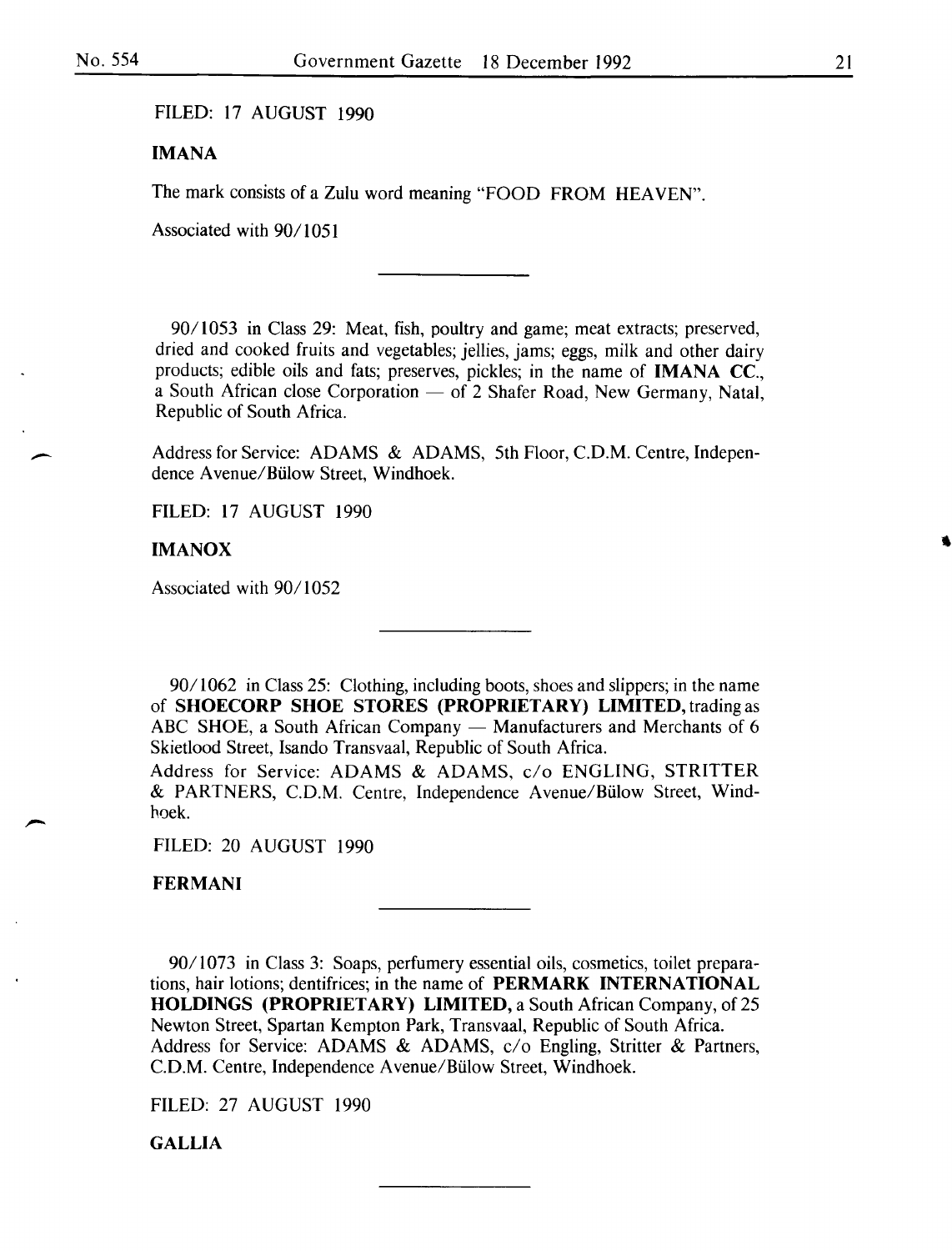90/1077 in Class 42: Bars, bottle exchanges; cafeterias; canteens, restaurants; snack bars; catering; food and beverage services; hotels, hotel management and administration; tourists' hostels; accommodation bureaux and services, tourist and travel agents all for reserving accommodation at hotels, boarding houses and the like; hire of bedding, linen, crockery and the like; specialised information services; services of a personal nature rendered to meet individual requirements included in this class; arranging, hiring and providing facilities for expositions, exhibitions and the like; retail, wholesale and merchandising services in the name of SUN INTER-NATIONAL (BOPHUTHATSWANA) LIMITED, a Bophuthatswanan Company of c/o Mmabatho Sun Hotel, Lobatsi Road, Mmabatho, Bophuthatswana.

Address for Service: ADAMS & ADAMS, c/o ENGLING, STRITTER & PARTNERS, C.D.M. Centre, Independence Avenue/Biilow Street, Windhoek.

FILED: 29 AUGUST 1990

#### THE LOST CITY

Registration of this trade mark shall give no right to the exclusive use of the word "CITY" apart from the mark.

Associated with 90/1076

90/1208 in Class 30: Coffee, tea, cocoa, sugar, rice, tapioca, sago, coffee substitutes; flour, and preparations made from cereals; bread, biscuits, cakes, pastry and confectionery, ices; honey, treacle; yeast, baking-powder; salt, mustard, pepper, vinegar, sauces, spices; ice; in the name of CPC INTERNATIONAL INC., a Corporation organised and existing under the laws of the State of Delaware  $-$  of International Plaza, Englewood Cliffs, New Jersey, 07632, United States of America.

Address for Service: ADAMS & ADAMS, 5th Floor, C.D.M. Centre, Independence A venue/Biilow Street, Windhoek.

FILED: 5 OCTOBER 1990

DURYEA

90/1448 in Class 5: Pharmaceutical and sanitary preparations; plasters, materials for dressings; in the name of **BOEHRINGER** INGELHEIM  $KG - a$ Kommanditgesellschaft organised and existing under the laws of Germany -Manufacturers and Merchants - of D-6507 Ingelheim am Rhein Germany. Address for Service: ADAMS & ADAMS, 5th Floor, C.D.M. Centre, Independence Avenue/Bülow Street, Windhoek.

FILED: 5 NOVEMBER 1990

OXIVENT